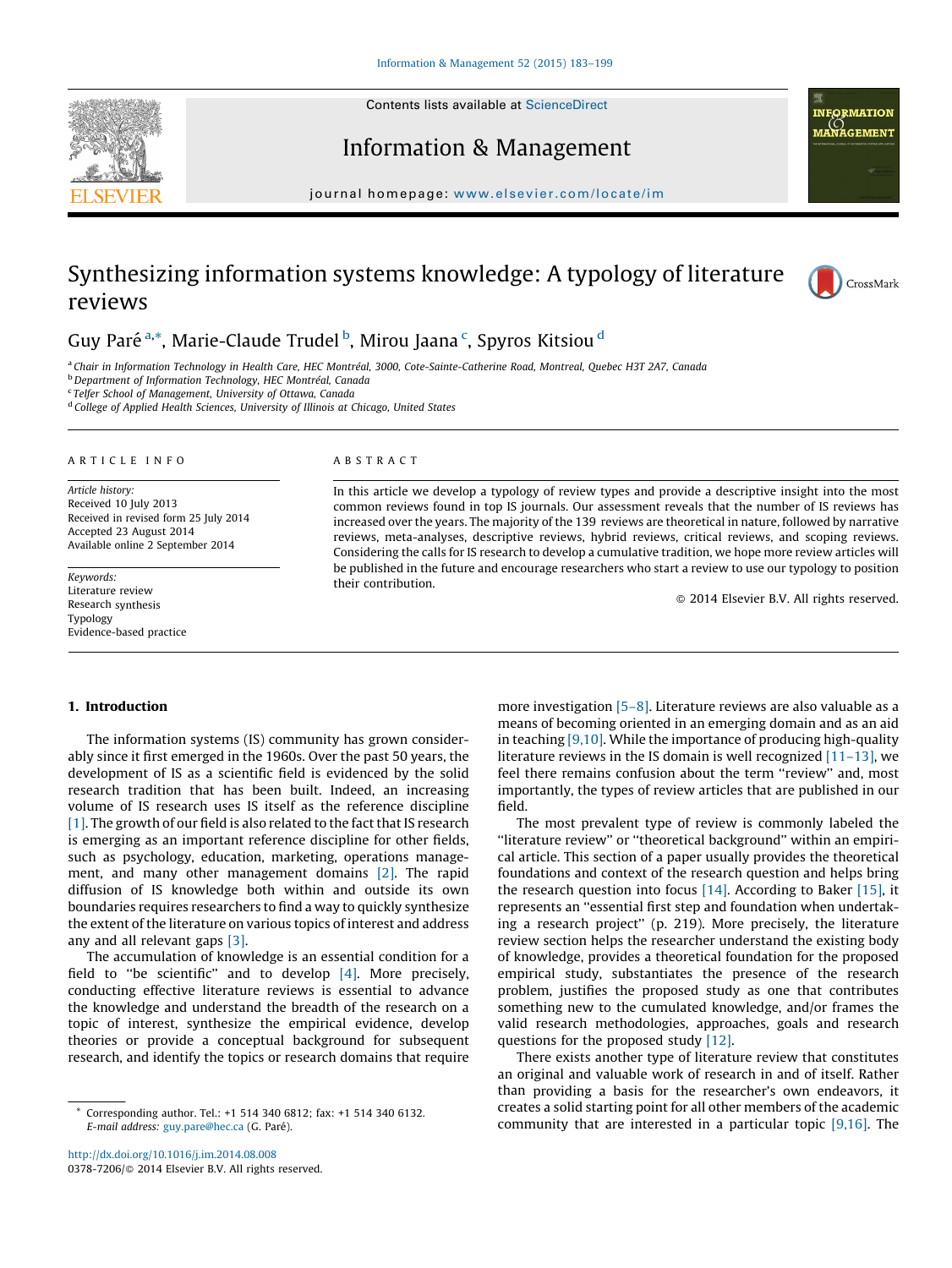so-called ''review article'' is a journal-length article that has an overarching purpose of summarizing or synthesizing the literature in a field without collecting or analyzing any primary data. Review articles can be undertaken for several reasons, such as analyzing the progress of a specific stream of research, aggregating findings or reconciling equivocal results of prior studies, reviewing the application of a theoretical model or a methodological approach, developing a new theory or research model and providing a critical account of prior research on a particular topic or method [\[5\].](#page-15-0)

Recognizing that knowledge accumulation increasingly relies on the integration of previous studies and findings, several senior IS scholars have made calls for more review articles in our field [e.g., [2,11,17\].](#page-14-0) As a clear indication of the increasing need for review articles, the MIS Quarterly Review department was created in 2001 with the aim of representing an ideal communication outlet for synthesizing prior research and sharing knowledge [\[17\]](#page-15-0). In 2007, this department became MISO Theory and Review with the goal of redirecting the attention of researchers to the concepts and theories used in the IS field and encouraging them to embark on IS theory building [\[18\]](#page-15-0). Despite this shift in focus toward theory building, MISQ Theory and Review has maintained the review component as part of its mission. In short, we believe that the enhanced role of review articles in our field requires that this expository form be given careful scrutiny.

Our primary goal in this article is to demystify the various types of literature reviews that exist. To do so, we first review the extant literature on that topic to come up with a typology that identifies, defines and contrasts various forms of research syntheses. It is our hope that the proposed typology will serve as a valuable resource for those that conduct, evaluate and/or interpret reviews both within and outside the IS field. Our second objective is to provide descriptive insight into the most common review types found in top-ranked IS journals. To our knowledge, no prior research has conducted a formal assessment of the review practices in our domain. The present study attempts to fill this gap. In the next sections, we explain the process that we followed to develop our typology and then describe and illustrate each review type.

#### 2. Development of the typology

Classification is one of the most central and generic conceptual exercises. Bailey [\[19\]](#page-15-0) and Smith [\[20\]](#page-15-0) make a clear distinction between two forms of classification, namely, typologies and taxonomies. While a typology is derived in a deductive manner, a taxonomy is usually derived empirically or inductively using cluster analysis or other statistical methods. Given that knowledge synthesis is not a new concept and that leading methodologists have proposed several approaches and methods to review the literature, it clearly appears that a typology is more aligned with our initial objective.

Typologies contain two distinct constructs. The first construct is the ideal profile. Ideal profiles are used to represent holistic configurations of multiple constructs. They are intended to ''provide an abstract model, so that deviation from the extreme or ideal profile can be noted and explained'' [\[21:p.32\].](#page-15-0) In other words, ideal profiles are theoretical abstractions that are used to examine empirical cases in terms of how much they deviate from the ideal [\[20\]](#page-15-0). Second, ideal profiles are described in terms of multiple dimensions called *first-order constructs* [\[22\].](#page-15-0) As a result, each ideal type represents a unique combination of the values associated with the fundamental dimensions. In our context, the term "ideal" is used in the sense that review types are internally coherent.

Developing a typology that is both valid and comprehensive represents a complex endeavor. We began our study with two main questions in mind: (1) What types of literature reviews currently exist? and (2) What are their main characteristics or properties? Initially, each of the authors independently explored different sources of information using informal and unstructured methods and tools. We did not know what specific search terms and inclusion criteria to use to identify relevant and reliable sources. As shown later, the growth of research synthesis methods over time and their application within several disciplines has led to a plethora of labels and terms that are frequently used inconsistently by academics. Therefore, our initial ''playground'' contained a fuzzy set of labels, definitions, and descriptions, which made the search and mapping process quite challenging. Gradually, with time, we realized the importance of searching for relevant material that provided valuable insights into the dimensions that distinguish one review type from another. We also understood that if we searched only for sources that provide the methodological guidelines associated with a particular type of review, we would run the risk of favoring review types that have a well-established tradition while neglecting those that are in the uptake phase of the diffusion cycle.

After these initial searches, our strategy became progressively more structured. For example, we contacted several scholars with solid experience in publishing review articles, asking them for advice on how to conduct and refine our search. In parallel, we participated in several workshops and webinars on topics related to systematic reviews. As a next step, we carried out structured searches in four databases (ABI/INFORM, MEDLINE, ERIC, and Web of Science) to identify published sources that provided (1) historical accounts of research synthesis approaches [\[e.g.,](#page-15-0) 23], (2) detailed descriptions of particular review types [e.g., [24–27\],](#page-15-0) (3) guidelines for conducting, writing or evaluating literature reviews [e.g., [5,11,28–31\]](#page-15-0), (4) critical accounts of one or several research synthesis approaches [e.g., [32,33\]](#page-15-0), or (5) direct comparisons between types of reviews with regard to their attributes or characteristics [e.g., [2,34\]](#page-14-0). Backward and forward searches were also performed to identify more relevant sources [\[11\].](#page-15-0)

Throughout the process, there was considerable discussion among the research team as to the identification of the key references with regard to our particular objectives. As more sources emerged, we decided to focus on those that drew comprehensively upon one or more type of reviews, made an original contribution to the theory of literature reviews, or had been cited as influential contributions by research synthesis methodologists. In total, about 40 reliable sources from various disciplines including the health sciences, nursing, education, library and information sciences, management, software engineering, and information systems were selected and represent the building blocks of our typology of reviews (see [Table](#page-2-0) 1).

By carefully reading through the detailed descriptions provided in the selected sources, we collectively identified nine literature review types and extracted seven recurrent first-order constructs (dimensions) most often used to distinguish between review types (see [Table](#page-3-0) 2). These first-order constructs are (1) the overarching goal of the review, (2) the scope of the review question, (3) the search strategy, (4) the nature of the primary sources included in the review, (5) the explicitness of the study selection, (6) the quality appraisal, and (7) the methods for synthesizing/analyzing findings. Although the extent to which authors relied on these dimensions and referred to them when describing review types varied, they were fundamental in the development of our typology. [Appendix](#page-10-0) I presents the sources we used to identify the dimensions of the typology as well as the properties of each dimension. Each source was analyzed independently by at least two members of the research team. We used data extraction forms and conceptual mapping techniques to distil useful information about the prevailing terminology, scope, research design, methodologies, and other characteristics of each review type. The collective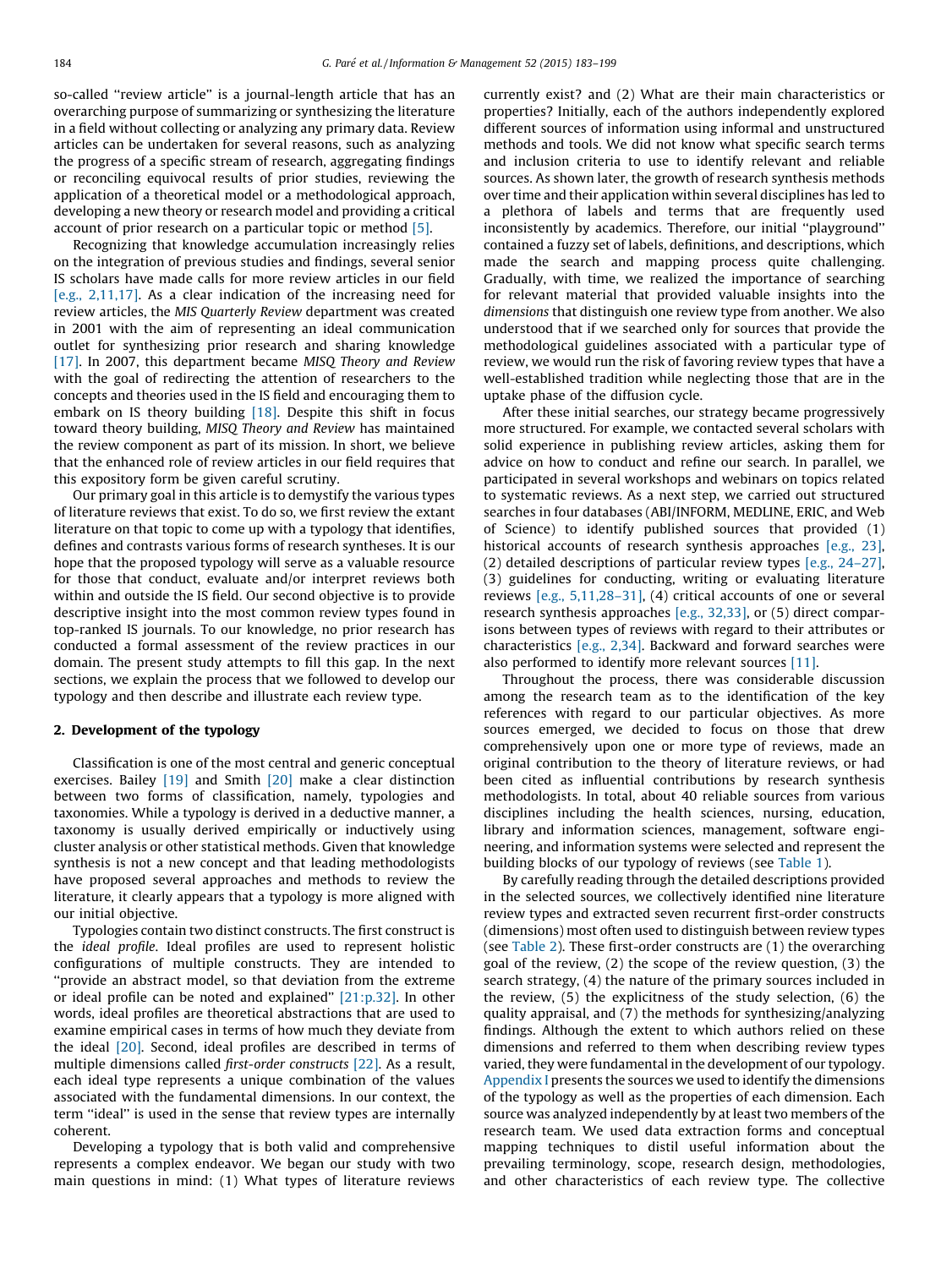#### <span id="page-2-0"></span>Table 1

Sources used to develop the theoretical typology of review types.

|                                                |                           |             |     |     | Ideal review types |           |     |                           |              |
|------------------------------------------------|---------------------------|-------------|-----|-----|--------------------|-----------|-----|---------------------------|--------------|
|                                                | ${\bf N}$                 | $\mathbb D$ | S   | QS  | MA                 | ${\bf R}$ | U   | T                         | $\mathsf{C}$ |
| Detailed comparison of multiple review types   |                           |             |     |     |                    |           |     |                           |              |
| Card $[35]$                                    | مما                       |             |     |     | مما                |           |     |                           |              |
| Cooper <sup>[5]</sup>                          |                           |             |     | مما | مما                |           |     |                           |              |
| Cook [36]                                      | مما                       |             |     |     | مما                |           |     |                           |              |
| Davies [37]                                    | مما                       |             |     |     | مما                | مما       |     |                           |              |
| Dijkers [32]                                   | مما                       |             |     | مما |                    |           |     |                           |              |
| Dixon-Woods et al. [38]                        |                           |             |     | مما |                    | مما       |     |                           |              |
| Gough et al. [39]                              |                           |             |     | مما | مما                | مما       |     |                           |              |
| Grant and Booth [34]                           | مما                       |             |     | مما | مما                |           |     |                           |              |
| Green et al. [10]                              | مما                       |             |     | مما | "                  |           |     |                           |              |
| King and He $[2]$                              | مما                       | مما         |     |     | مما                |           |     |                           |              |
| Kirkevold [40]                                 | $\mathbf{z}^{\mathrm{a}}$ |             |     |     |                    |           |     | $\mathbf{v}^{\mathrm{b}}$ |              |
| Kitchenham et al. [41]                         |                           | مما         | مما | مما | مما                |           |     |                           |              |
| Kitchenham et al. [42]                         |                           |             | مما |     |                    |           |     |                           |              |
| Pillemer [28]                                  | مما                       |             |     |     | مما                |           |     |                           |              |
| Rousseau et al. [43]                           |                           |             |     | مما | مما                | مما       |     |                           |              |
| Rumrill et al. [44]                            |                           | مما         | مما |     | مما                |           |     |                           |              |
| Whittermore [45]                               |                           |             |     | مما | مما                |           |     | مما                       |              |
| Detailed description of a specific review type |                           |             |     |     |                    |           |     |                           |              |
| Arksey and O'Malley [46]                       |                           |             | مما |     |                    |           |     |                           |              |
| Becker and Oxman [47]                          |                           |             |     |     |                    |           | مما |                           |              |
| Borenstein et al. [33]                         |                           |             |     |     | مما                |           |     |                           |              |
| Daudt et al. [48]                              |                           |             | ↙   |     |                    |           |     |                           |              |
| Gmür [49]                                      |                           |             |     |     |                    |           |     |                           |              |
| Hammersley [50]                                |                           |             |     |     |                    |           |     |                           |              |
| Higgins and Green [51]                         |                           |             |     |     | مما                |           |     |                           |              |
| Levac et al. [52]                              |                           |             | ممن |     |                    |           |     |                           |              |
| Noblit and Hare [53]                           |                           |             |     |     |                    |           |     |                           |              |
| Oates et al. [54]                              |                           |             |     |     |                    | مما       |     |                           |              |
| Okoli and Schabram [14]                        |                           |             |     |     |                    |           |     |                           |              |
| Pawson et al. [55]                             |                           |             |     |     |                    | مما       |     |                           |              |
| Pieper et al. [56]                             |                           |             |     |     |                    |           | مما |                           |              |
| Rosenthal and DiMatteo [57]                    |                           |             |     |     | مما                |           |     |                           |              |
| Saunders et al. [58]                           |                           |             |     |     |                    |           |     | مما                       |              |
| Shepperd et al. [59]                           |                           |             |     |     |                    | مما       |     |                           |              |
| Smith et al. $[60]$                            |                           |             |     |     |                    |           |     |                           |              |
| Thomas and Harden [61]                         |                           |             |     |     |                    |           |     |                           |              |
| Tricco et al. [31]                             |                           |             |     | مما |                    |           |     |                           |              |
| Webster and Watson [11]                        |                           |             |     |     |                    |           |     | مما                       |              |
| Wong et al. [62]                               |                           |             |     |     |                    | مما       |     |                           |              |

N = narrative; D = descriptive; S = scoping; QS = qualitative systematic; MA = meta-analysis; R = realist review; U = umbrella; T = theoretical; C = critical.

<sup>a</sup> Called résumé review.

**b** Called synopsis review

<sup>c</sup> Called empirical literature review.

analysis, assimilation and synthesis of this body of knowledge occurred during several team meetings.

### 2.1. Description of the types of literature review

This section provides descriptions of the nine review types that comprise our typology. [Table](#page-4-0) 3 illustrates how each review form was applied within the extant literature. We begin with the three types of reviews that aim to summarize the extant literature on a particular topic of interest to provide the readers with a broad and comprehensive background for understanding the current state of knowledge in that area. These types of reviews are often perceived as useful educational articles of great ''heuristic value'' that place a great amount of emphasis on the perspective used and develop a ''bigger picture'' of a research context [\[10,32\].](#page-15-0) Overall, they can function as a great starting point to bridge related areas of work, provoke thoughts, inspire new theoretical models, and direct future efforts in a research domain [\[2,10,64\]](#page-14-0). Furthermore, they can direct future research developments by highlighting certain key issues, such as gaps, unexplored areas, opportunities, controversies, or trends [\[2,64\].](#page-14-0) In the following paragraphs, we explain in greater detail how the three types of reviews that fall under this category differ from each other.

The first type of research synthesis in our typology is referred to as the **narrative review**. In its simplest form, the narrative review attempts to identify what has been written on a subject or topic [\[10\]](#page-15-0). Often, there is no attempt to seek generalization or cumulative knowledge from what is reviewed [\[37\]](#page-15-0). As shown in [Table](#page-3-0) 2, narrative reviews differ from other review types in many other aspects. Narrative reviews are usually selective in that they do not involve a systematic and comprehensive search of all of the relevant literature. Instead, narrative reviews are often opportunistic in that they survey only that literature and evidence that are readily available to the researchers [\[37\]](#page-15-0). Importantly, narrative reviews usually do not provide any explanations of how the review process was conducted  $[2]$ . For this reason, they are vulnerable on the grounds of subjectivity [\[10,57\]](#page-15-0). As Dijkers [\[32\]](#page-15-0) maintains, "even if no bias exists, the lack of information in the traditional (narrative) review on how primary studies were searched, selected, and combined makes replication by others impossible'' (p. 425). This lack of explicit and reproducible methods has been identified as a key weakness of narrative reviews [\[65\]](#page-15-0). With regard to data analysis, narrative summary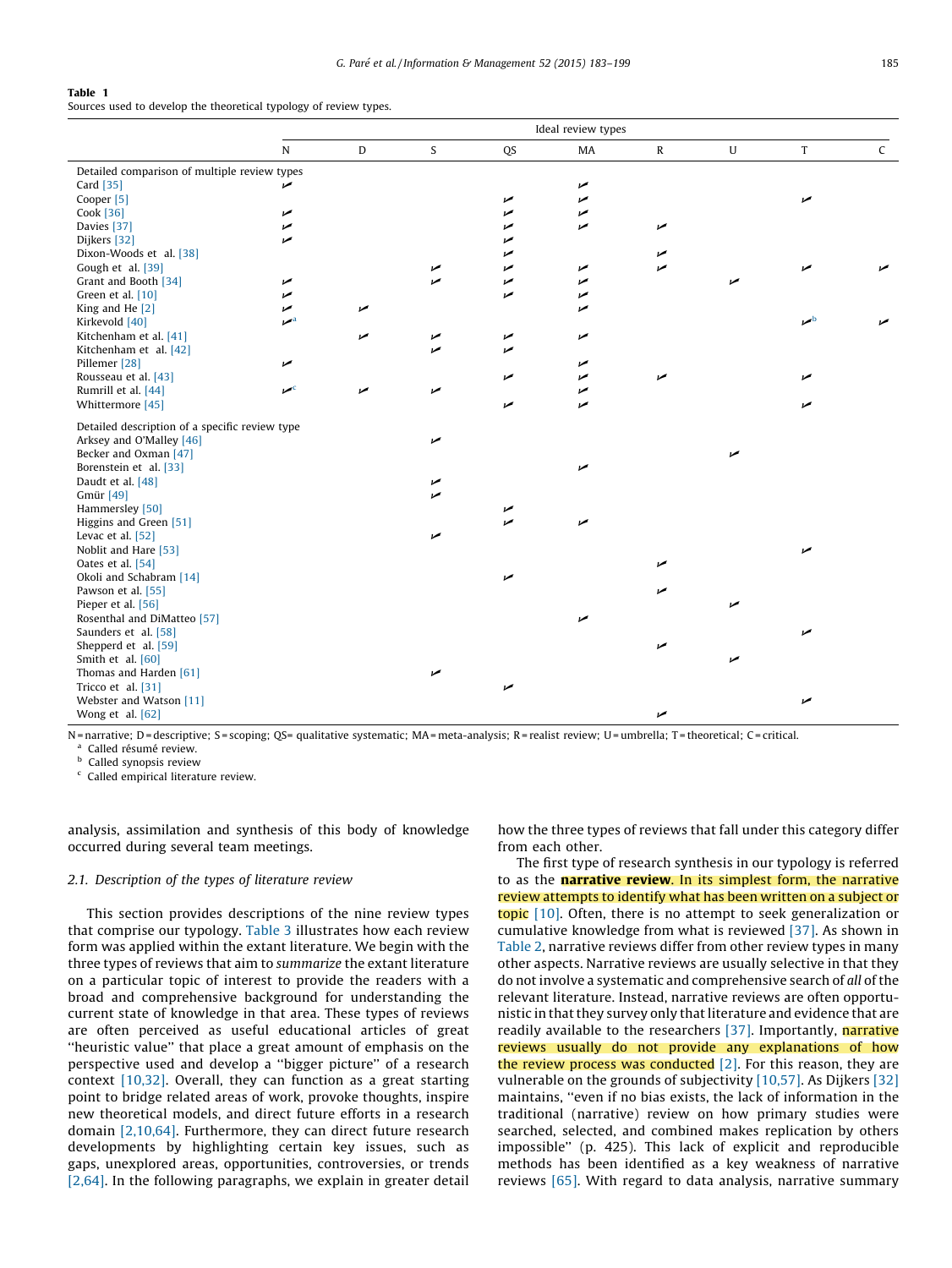<span id="page-3-0"></span>Table 2

| lavit 4 |                                      |  |
|---------|--------------------------------------|--|
|         | Typology of literature review types. |  |

| Overarching goal                            | Theoretical review<br>types      | Scope of<br>questions | Search strategy                | Nature of primary<br>sources                          | Explicit study<br>selection | <b>Quality</b><br>appraisal | Methods for synthesizing/<br>analyzing findings         |
|---------------------------------------------|----------------------------------|-----------------------|--------------------------------|-------------------------------------------------------|-----------------------------|-----------------------------|---------------------------------------------------------|
| Summarization of<br>prior knowledge         | Narrative review                 | Broad                 | Usually selective              | Conceptual and<br>empirical                           | N <sub>0</sub>              | N <sub>o</sub>              | Narrative summary                                       |
|                                             | Descriptive review               | Broad                 | Representative                 | Empirical                                             | Yes                         | N <sub>o</sub>              | Content analysis/<br>frequency analysis                 |
|                                             | Scoping review                   | Broad                 | Comprehensive                  | Conceptual and<br>empirical                           | Yes                         | Not<br>essential            | Content or thematic<br>analysis                         |
| Data aggregation<br>or integration          | Meta-analysis                    | Narrow                | Comprehensive                  | Empirical<br>(quantitative only)                      | Yes                         | Yes                         | Statistical methods<br>(meta-analytic techniques)       |
|                                             | Oualitative<br>systematic review | Narrow                | Comprehensive                  | Empi <sup>1</sup><br>only)<br>$($ quar $\blacksquare$ | Yes                         | Yes                         | Narrative synthesis                                     |
|                                             | Umbrella review                  | Narrow                | Comprehensive                  | Systematic reviews                                    | Yes                         | Yes                         | Narrative synthesis                                     |
| Explanation<br>building                     | Theoretical review               | Broad                 | Comprehensive                  | Conceptual and<br>empirical                           | Yes                         | No                          | Content analysis or<br>interpretive methods             |
|                                             | Realist review                   | Narrow                | Iterative and<br>purposive     | Conceptual and<br>empirical                           | Yes                         | Yes                         | Mixed-methods approach                                  |
| Critical assessment<br>of extant literature | Critical review                  | Broad                 | Selective or<br>representative | Conceptual and<br>empirical                           | Yes or no                   | Not<br>essential            | Content analysis or<br>critical interpretive<br>methods |

refers to the informal techniques used to synthesize prior study findings, often including some type of commentary or interpretation [\[30\].](#page-15-0)

Second, **descriptive reviews** seek to determine the extent to which a body of empirical studies in a specific research area supports or reveals any interpretable patterns or trends with respect to pre-existing propositions, theories, methodologies or findings [\[2\].](#page-14-0) In fulfilling this objective and assuring the generalizability of their results, descriptive reviews collect, codify, and analyze numeric data that reflect the frequency of the topics, authors or methods found in the extant literature [\[2,44\]](#page-14-0). They usually employ structured search methods to form a representative sample of a larger group of published works that are related to a particular area of investigation. The authors of descriptive reviews extract certain characteristics of interest from each study, such as the publication year, research methods, data collection techniques, and direction or strength of the final outcomes (e.g., positive, negative, or non-significant) in the form of frequency analysis to produce quantitative results. In essence, each study included in a descriptive review is treated as a unit of analysis, and the published literature as a whole provides a database from which the review authors attempt to identify any interpretable trends and patterns or draw overall conclusions about the merits of existing conceptualizations, propositions, methods or findings. In doing so, a descriptive review may claim its findings to represent the state of the art in a research domain [\[2\]](#page-14-0).

Third, **scoping reviews** attempt to provide an initial indication of the potential size and nature of the available literature on a particular topic [\[46,48,52\]](#page-15-0). Researchers may conduct such a review to examine the extent, range and nature of research activities, determine the value of undertaking a full systematic review, or identify research gaps in the extant literature [\[42,44,46\].](#page-15-0) Like narrative and descriptive reviews, scoping reviews tend to focus on the breadth of coverage of the literature rather than the depth of coverage [\[44,46\].](#page-15-0) Unlike narrative and descriptive reviews, however, the goal of scoping the field is to be as comprehensive as possible  $[46]$ . However, practical issues related to time, funding, and the access to resources often require researchers to consider the balance between feasibility and comprehensiveness [\[52\]](#page-15-0).

Inclusion and exclusion criteria must be established in scoping reviews to help researchers eliminate studies that do not address the initial research questions. It is also recommended that at least two independent coders review the abstracts yielded from the search strategy, followed by a review of the full articles for study selection [\[48\].](#page-15-0) A debate surrounds the potential need to assess the included studies for their methodological quality as performed in systematic reviews. On the one hand, Grant and Booth [\[34\]](#page-15-0) and Brien et al. [\[66\]](#page-15-0) are concerned about the inability of Arksey and O'Malley's [\[46\]](#page-15-0) framework to provide for an assessment of the quality of the literature. On the other hand, Levac et al. [\[52\]](#page-15-0) recognize the challenges of assessing quality among the vast range of published and gray literature that may be included in scoping studies. Thus, it remains unclear whether the lack of quality assessment impacts the uptake and relevance of scoping review findings. The synthesized evidence from content analysis [\[67\]](#page-15-0) or thematic analysis  $[61]$  is relatively easy to present in tabular form [\[46\]](#page-15-0).

Scoping reviews that focus on examining the range and nature of a broad topic area are described by Anderson et al. [\[68\]](#page-15-0) as mapping reviews. In these studies, the research question is generic and usually relates to research trends. There is no preconceived plan to systematically review the literature located as part of the study itself. Instead, researchers might simply consider a specific timeframe for the literature to be mapped, that is, what research has been conducted in the past 10 years.

We now turn our attention to reviews that aim to aggregate or integrate prior empirical findings. Integrative synthesis involves the collection and comparison of evidence that involves two or more data collection methods, while synthesis by aggregation involves the quantitative combination of results from homogeneous primary studies [\[43\].](#page-15-0) Systematic reviews are frequently seen as concerned with providing research-based answers to specific questions about what works, or what works best, in relation to some practical problem [\[50\]](#page-15-0). They emerged in the late 1970s and early 1980s in response to calls from the ''evidence-based medicine movement'' to bridge the gap between the best evidence from research and optimal decision making by organizing the available knowledge about the effectiveness of health care interventions into usable and reliable formats. The terminology used to describe specific systematic approaches and variations in methods of synthesis for different types of systematic reviews has evolved over time and varies between fields, groups of researchers, and authors  $[31]$ . In this paper, we adopt the widely accepted definitions used by the Cochrane and Campbell Collaborations, which are two well-respected international research networks that produce systematic reviews in the fields of health care, education,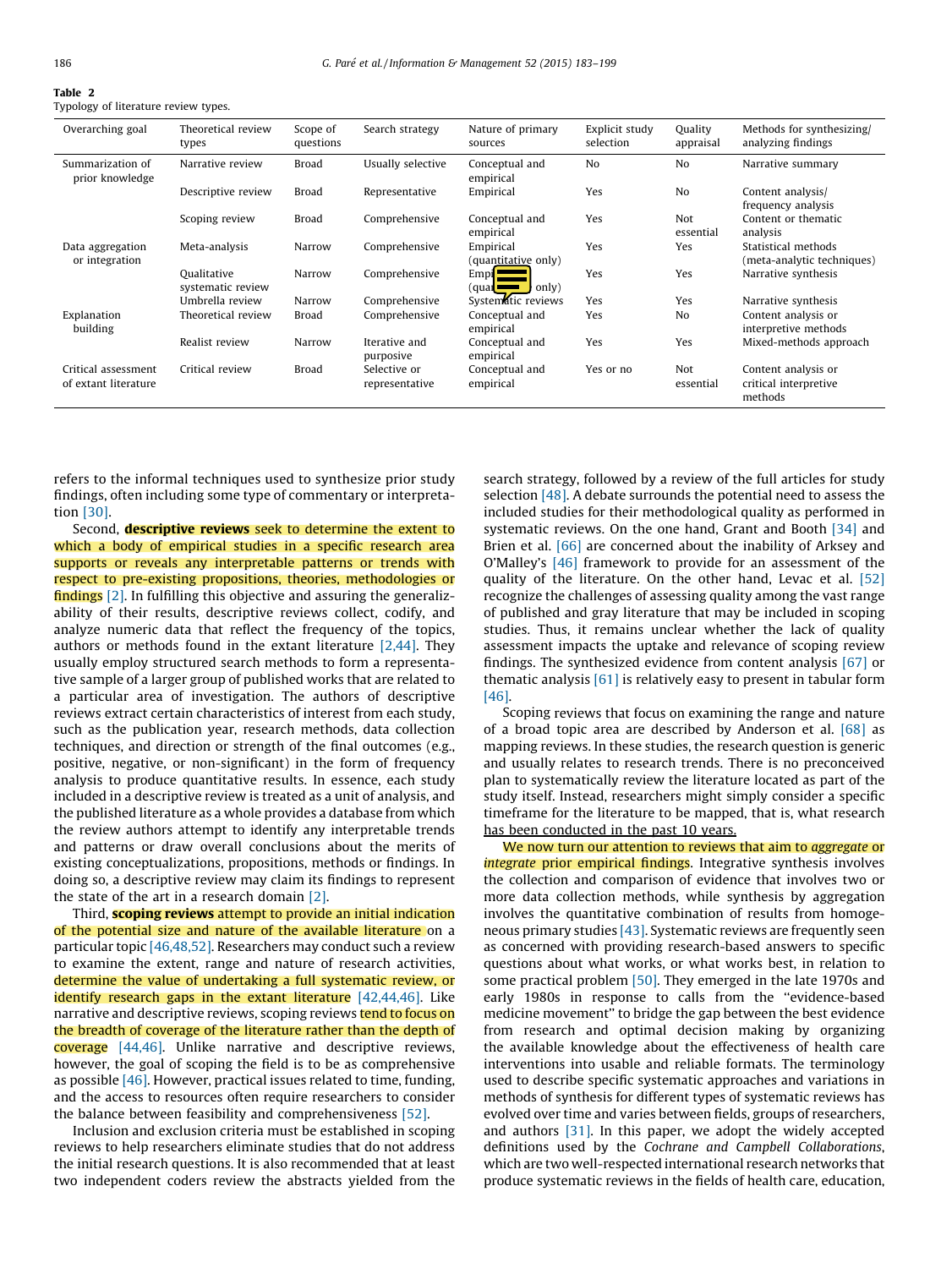#### <span id="page-4-0"></span>Table 3

Examples of literature review types.

| Review type                      | Illustration                                                                                                                                                                                                                                                                                                                                                                                                                                                                                                                                                                                                                                                                                                                                                                                                                                                                                                                                                                                                                                                                                                                                                                                                                                                                           |
|----------------------------------|----------------------------------------------------------------------------------------------------------------------------------------------------------------------------------------------------------------------------------------------------------------------------------------------------------------------------------------------------------------------------------------------------------------------------------------------------------------------------------------------------------------------------------------------------------------------------------------------------------------------------------------------------------------------------------------------------------------------------------------------------------------------------------------------------------------------------------------------------------------------------------------------------------------------------------------------------------------------------------------------------------------------------------------------------------------------------------------------------------------------------------------------------------------------------------------------------------------------------------------------------------------------------------------|
| Narrative review                 | Aloini et al. [96] conducted a narrative review to compare ERP project risk management approaches and, ultimately, highlight the key risk<br>factors and their impact on ERP project success. The extant literature was also classified in order to address and analyze each risk factor and its<br>relevance during the different stages of the ERP project life cycle. While this review is not explicit in terms of how the search, selection and<br>coding processes were performed, it provides a solid foundation for the development of new theoretical perspectives in this area along with a<br>set of practical guidelines for ERP project managers.                                                                                                                                                                                                                                                                                                                                                                                                                                                                                                                                                                                                                         |
| Descriptive review               | Palvia et al.'s [97] analysis of the use of IS research methods represents a typical descriptive review in our field. They surveyed articles in seven<br>IS-related journals between 1993 and 2003, then coded each article for up to two methodologies (called primary and secondary), and finally<br>calculated the frequency and analyzed the trend of each of 13 methodologies as used in these papers. According to the authors, their findings<br>"provide the current state of research methodologies in use" (p. 306) in the IS discipline.                                                                                                                                                                                                                                                                                                                                                                                                                                                                                                                                                                                                                                                                                                                                    |
| Scoping/mapping<br>review        | Archer et al. [98] describe the design, functionality, implementations, applications, outcomes, and benefits of personal health record (PHR)<br>systems, with an emphasis on experiences in the United States and Canada. Based on a comprehensive search of several databases, from<br>1985 to 2010, the authors selected 130 studies to provide an indication of the amount of research that is being done on the adoption of PHR<br>systems. Then, in order to put all the studies into perspective, they described and mapped the literature according to study designs and key                                                                                                                                                                                                                                                                                                                                                                                                                                                                                                                                                                                                                                                                                                    |
| Meta-analysis                    | themes of PHRs (e.g., system attributes, purpose, adoption, acceptance, usability, barriers, and clinical outcomes).<br>Schepers and Wetzels [99] conducted a meta-analysis of previous research on the technology acceptance model (TAM) in an attempt to make<br>well-grounded statements on the role of subjective norm. More precisely, these authors compared TAM results by taking into account<br>moderating effects on one individual-related factor (type of respondents), one technology-related factor (type of technology), and one<br>contingent factor (culture). The authors conducted a comprehensive search in three academic databases, Google Scholar and several library<br>catalogs. Explicit inclusion and exclusion criteria guided the selection of articles. All in all, 51 useable articles were found, containing altogether<br>63 studies. Findings revealed a significant influence of subjective norm on perceived usefulness and behavioral intention to use and                                                                                                                                                                                                                                                                                        |
| Qualitative systematic<br>review | moderating effects were also observed for all three variables.<br>Paré et al. [100] conducted a qualitative systematic review of the impacts of home telemonitoring, a patient management approach combining<br>various information and communication technologies for monitoring chronic patients at distance. A comprehensive literature search was<br>conducted on Medline and the Cochrane Library to identify relevant articles published prior to 2007. A total of 65 empirical studies were<br>selected using predefined inclusion and exclusion criteria. Data analyses revealed that home telemonitoring represents a promising patient<br>management approach that produces accurate and reliable data, empowers patients to self-manage their health, positively influences their<br>attitudes and compliance behaviors, and potentially improves their medical conditions.                                                                                                                                                                                                                                                                                                                                                                                                 |
| Umbrella review                  | Mbemba et al. [101] conducted an umbrella review aimed to synthesize the effectiveness of various strategies including information and<br>communication technology (ICT) usage to increase nurse retention in rural or remote areas. The authors consulted several databases including<br>MEDLINE, CINAHL, EMBASE and the search engine Google Scholar. While the search was international, inclusion was limited to publications<br>between 1990 and 2012. Clear inclusion and exclusion criteria were established by the authors. Two independent coders read the title and<br>abstract of each retrieved article to identify potentially relevant reviews; reviewed the full text of each potentially relevant article, compared<br>their results and agreed on the final codification; and used PRISMA to assess the quality of the included reviews. Of 517 screened publications,<br>five systematic reviews were included in the final sample. Two reviews showed that financial-incentive programs have substantial evidence to<br>improve the distribution of nursing staff in rural and remote areas. The other three reviews highlighted supportive relationships in nursing, ICT<br>usage, and health career pathways as factors affecting nurse retention in these areas. |
| Theoretical review               | DeLone and McLean's [102] seminal article on IS success provides an excellent example of a theoretical review. In this article, the authors<br>express the motivation that if IS research is to make a contribution to the world of practice, it is essential to define a measure of IS success that<br>will be used to evaluate IS policies, practice and procedures. In recognition of this importance, they conduct a literature review of previously<br>published empirical and conceptual studies that have attempted to measure various dimensions and factors pertaining to IS success. Taken<br>together, these studies provide a representative sample of the work conducted in this particular domain from 1981 to 1988. Subsequently, the<br>authors present a conceptual framework with six interrelated categories of IS success, which is used to organize the extant IS research in this<br>topic and discover patterns and commonalities. Based on this framework they integrate the multiple dimensions of IS success that were<br>discovered from the literature review and propose a comprehensive conceptual model of IS success to guide future research efforts.                                                                                                 |
| Realist review                   | Wong et al. [103] conducted a realist review aiming to produce theory driven criteria to guide the development and evaluation of Internet-<br>based medical courses. The authors searched 15 electronic databases and references of included studies, seeking to identify theoretical models<br>of how the Internet might support learning from empirical studies which (a) used the Internet to support learning; (b) involved doctors or<br>medical students; and (c) reported a formal evaluation. 249 papers met the inclusion criteria. The authors identified two main theories of the<br>course-in-context that explained variation in learners' satisfaction and outcomes, namely, Davis et al.'s [104] TAM and Laurillard's [105] model<br>of interactive dialog. Using immersion and interpretation, the authors tested the theories by considering how well they explained the different<br>outcomes achieved in different educational contexts. They came to the conclusion that when designing or choosing an Internet-based course,<br>attention must be given to the fit between its technical attributes and learners' needs and priorities; and to ways of providing meaningful                                                                                       |
| Critical review                  | interaction.<br>Balijepally et al.'s [106] article on cluster analysis is an example of a critical review. In this article, the authors assess the application of cluster<br>analysis in the information systems literature published in major outlets. Based on the analysis of 55 IS applications of cluster analysis, various<br>deficiencies noticed in its use were identified along with suggestions for future practice. By analyzing the results over two time periods,<br>longitudinal trends in the rigorous application of this technique are also highlighted.                                                                                                                                                                                                                                                                                                                                                                                                                                                                                                                                                                                                                                                                                                             |

social welfare, justice, and international development. Furthermore, we incorporate into our typology the three main types of systematic reviews that emerge from the eminent Cochrane Handbook for Systematic Reviews of Interventions [\[51\],](#page-15-0) namely, meta-analyses, qualitative systematic reviews, and realist reviews. These three types of systematic reviews are described in more detail in the following paragraphs.

Meta-analyses use specific data extraction techniques and statistical methods to aggregate quantitative data in the form of standard effect measures (e.g., risk ratios, odds ratios, mean differences, correlation coefficients) from two or more functionally similar studies, taking into account the relative sample size of each study [\[2,69\]](#page-14-0). They usually have four main goals: (1) evaluate the

consistency/variability of the results between the primary studies included in the review (i.e., the between-study heterogeneity); (2) investigate and explain (if feasible) the causes of any observed heterogeneity (e.g., through subgroup or meta-regression analyses) to improve scientific understanding; (3) calculate a summary effect size along with a confidence interval; and (4) assess the robustness of the cumulative effect size through sensitivity analyses and formal evaluations of the potential sources of study bias, including publication bias, that stem from the primary studies and might have an impact on the calculated summary effect.

By pooling statistically significant findings with non-significant findings from all relevant studies included in the review, metaanalyses are able to calculate more precise estimates of the effects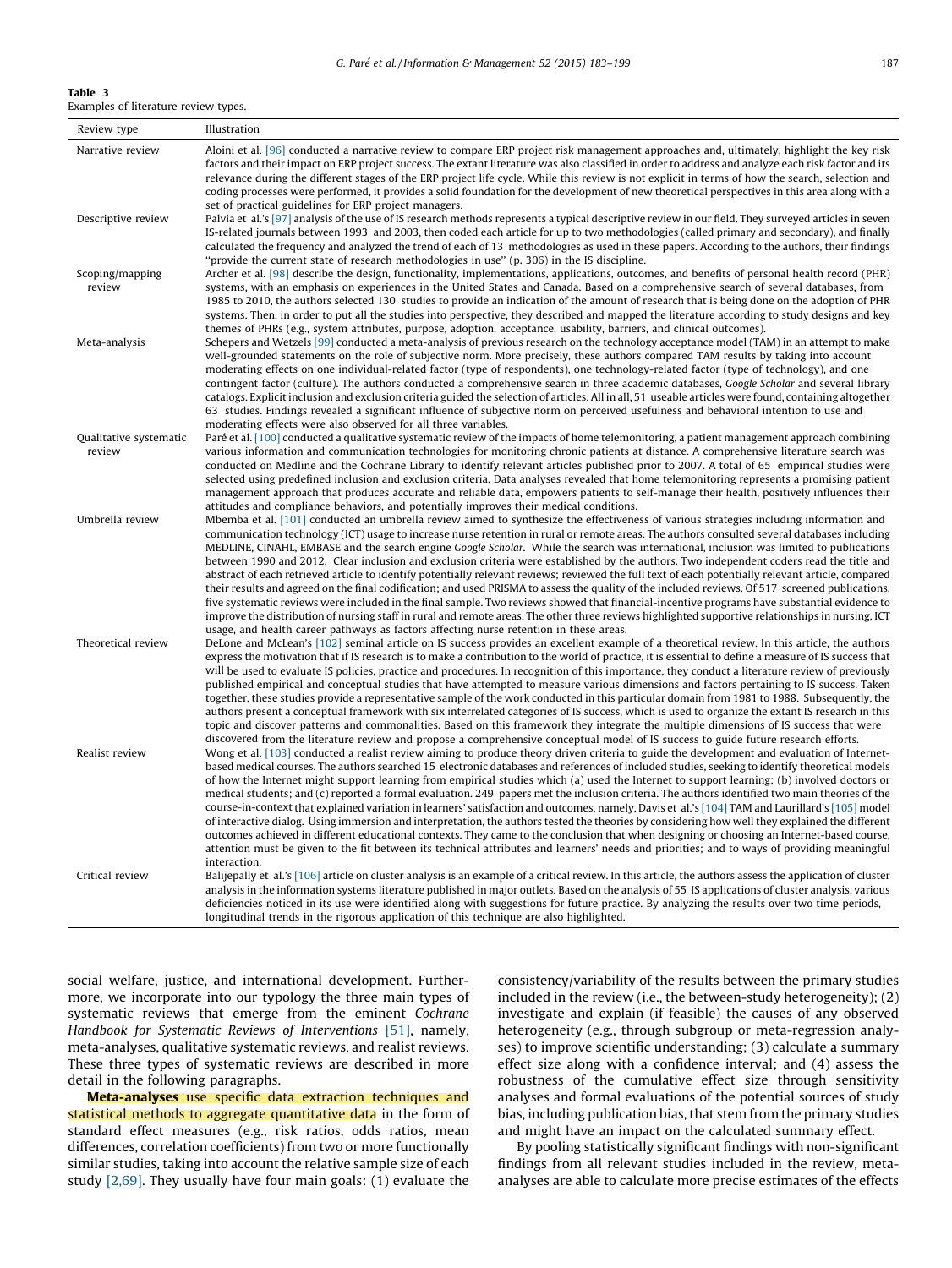of the phenomenon under investigation than those derived from the individual studies alone when these are examined individually as discrete sources of information [\[2,57\]](#page-14-0). Meta-analyses are considered to be a powerful research method of synthesis that allows researchers draw meaningful inferences by settling existing controversies that arise from conflicting empirical studies. Compared to qualitative systematic reviews (see below) that integrate the available evidence narratively, meta-analyses hold many potential advantages, including an increase in power, an improvement in precision, and the ability to discover patterns, moderators, mediators, or even relationships between studies with dispersed findings [\[57,69\].](#page-15-0)

**Qualitative systematic reviews** attempt to search, identify, select, appraise, and abstract data from quantitative empirical studies to answer the following main questions: (1) What is the direction of the effect? (2) What is the size of effect? (3) Is the effect consistent across the included studies? (4) What is the strength of the evidence of the effect? They employ the typical systematic review process, but contrary to the meta-analytic approach, they use narrative and more subjective (rather than statistical) methods to bring together the findings of the included studies and follow through questions 1 to 4  $[51,70]$ . Although the extraction of statistical data from the empirical studies (e.g., p values, ratios, or correlations) and numerical analyses may occur simultaneously, the defining element of qualitative systematic reviews is the adoption of a textual approach in the process of analysis and synthesis [\[71\].](#page-15-0) The reviewers, who are usually experts in a given field, might use various content analysis methods such as groupings, clusters, frameworks, classification schemes, and tabulations of characteristics to summarize the findings of the selected studies, narratively integrate the cumulative evidence, and arrive at conclusions and/or recommendations. Furthermore, they might use a quasi-quantitative technique called vote counting [\[2\]](#page-14-0) to determine the direction and consistency of the effect or relationship between the studies included in the review. Vote counting, also known as box scoring, is a method that uses statistics such as probabilities and  $p$  values reported in the individual studies to compare the number of studies with statistically significant or non-significant results that favor or disconfirm a hypothesis [\[2,72\].](#page-14-0) For instance, it can be used to count and compare how many empirical studies within the review show the adoption of a particular information system to be positively associated with an organizational characteristic (e.g., size), and how many show that it is not. It is considered to be a straightforward and easily interpreted method. However, vote counting has a notorious record for being misleading, particularly when the studies included in the review are small and not sufficiently powered to reach statistically significant results [\[33,72\].](#page-15-0)

Quantitative empirical studies (e.g., randomized or nonrandomized controlled trials and cohort studies) are central to the endeavors of qualitative systematic reviews and meta-analyses that address questions about the effectiveness of interventions, and in most cases, it is neither appropriate nor possible to include evidence from qualitative research in these types of reviews [\[73\]](#page-15-0). However, over the years, the application of different study designs and review methods has been extended to include the evaluation of multi-faceted and complex interventions that have a more conceptual nature or might be embedded in more dynamic social systems that affect the outcomes of interest [\[59\].](#page-15-0) Evidence from empirical studies that explore the reason why an intervention works or not, for whom and in what circumstances has an important role in ensuring that systematic reviews are of their maximum value to policy, practice and decision-making [\[73\].](#page-15-0)

**Umbrella reviews**, also called overviews of reviews, may be described as a tertiary type of study that integrates relevant evidence from multiple systematic reviews (qualitative or quantitative) into one accessible and usable document to address a narrow research question [\[47,60\]](#page-15-0). It is a relatively new method of evidence synthesis that has emerged in the health sciences domain both within and outside the Cochrane Collaboration as a consequence of the constantly growing number of published systematic reviews [\[74\].](#page-15-0) A recent study by Bastian et al. [\[75\]](#page-15-0) estimated that every day, 11 new systematic reviews and 75 trials are published and indexed in MEDLINE. This increase has led to a rise in the number of systematic reviews that address the same or a very similar set of research questions, with a concomitant increase in discordant findings or interpretations among them [\[76\]](#page-15-0). Such discordances may trigger passionate debates and pose a significant challenge for decision-makers, including policymakers, researchers, and other stakeholders who rely on these reviews to make informed decisions [\[76\]](#page-15-0). In this context, overviews of reviews represent the next logical and appropriate step to address these shortcomings. Currently, there is no universally accepted technical term for this type of review. As a result, over the years, several labels have appeared in the extant literature, of which the most common are: ''umbrella review,'' ''overview of systematic reviews," "systematic review of systematic reviews," and "metareviews'' [\[77\].](#page-16-0) Each of these terms has its proponents and has been used in recent publications [e.g., [80,81\].](#page-16-0)

Umbrella reviews appraise the methodological rigor and quality of evidence of systematic reviews by means of explicit criteria, such as AMSTAR [\[80\]](#page-16-0) and GRADE [\[81\]](#page-16-0). They compare, contrast, and reconcile their results on a variety of different levels (e.g., outcomes, interventions, population) with due consideration of any biases or flaws contained in each systematic review and ultimately compile all available evidence into one summary table [\[47\]](#page-15-0). In general, umbrella reviews employ many of the same methodological standards and data analysis techniques that are used in systematic reviews [\[47,56\].](#page-15-0) However, as they represent a relatively new research design, their guidelines, methods, and procedures are still evolving to ensure that the produced results are comprehensive, valid, and reliable for end-users [\[47,60\]](#page-15-0).

The next two forms of research synthesis aim at explanation building. First, a **theoretical review** draws on existing conceptual and empirical studies to provide a context for identifying, describing, and transforming into a higher order of theoretical structure and various concepts, constructs or relationships. Their primary goal is to develop a conceptual framework or model with a set of research propositions or hypotheses [\[11,82\].](#page-15-0) They can be conducted to tackle an emerging issue that would benefit from the development of new theoretical foundations or a mature topic for which an accumulated body of research exists but there is a lack of appropriate theories or current theories are inadequate in addressing existing research problems [\[11\].](#page-15-0) A theoretical review brings together diverse streams of work and uses various structured approaches such as classification systems, taxonomies and frameworks to organize prior research effectively, examine their interrelationships, and discover patterns or commonalities that will facilitate the development of new theories [\[11\].](#page-15-0) As such, it goes beyond merely assembling and describing past work. The primary contribution and value of this type of review lies in its ability to develop novel conceptualizations or extend current ones by identifying and highlighting knowledge gaps between what we know and what we need to know [\[11\].](#page-15-0)

Contrary to aggregative reviews, theoretical reviews usually start with a broad review question that is often refined as more evidence is gathered and analyzed [\[83\].](#page-16-0) In terms of search strategy, Webster and Watson [\[11\]](#page-15-0) recommend a systematic approach to ensure that a relatively complete census of the relevant literature (both theoretical and empirical) is accumulated. Some argue that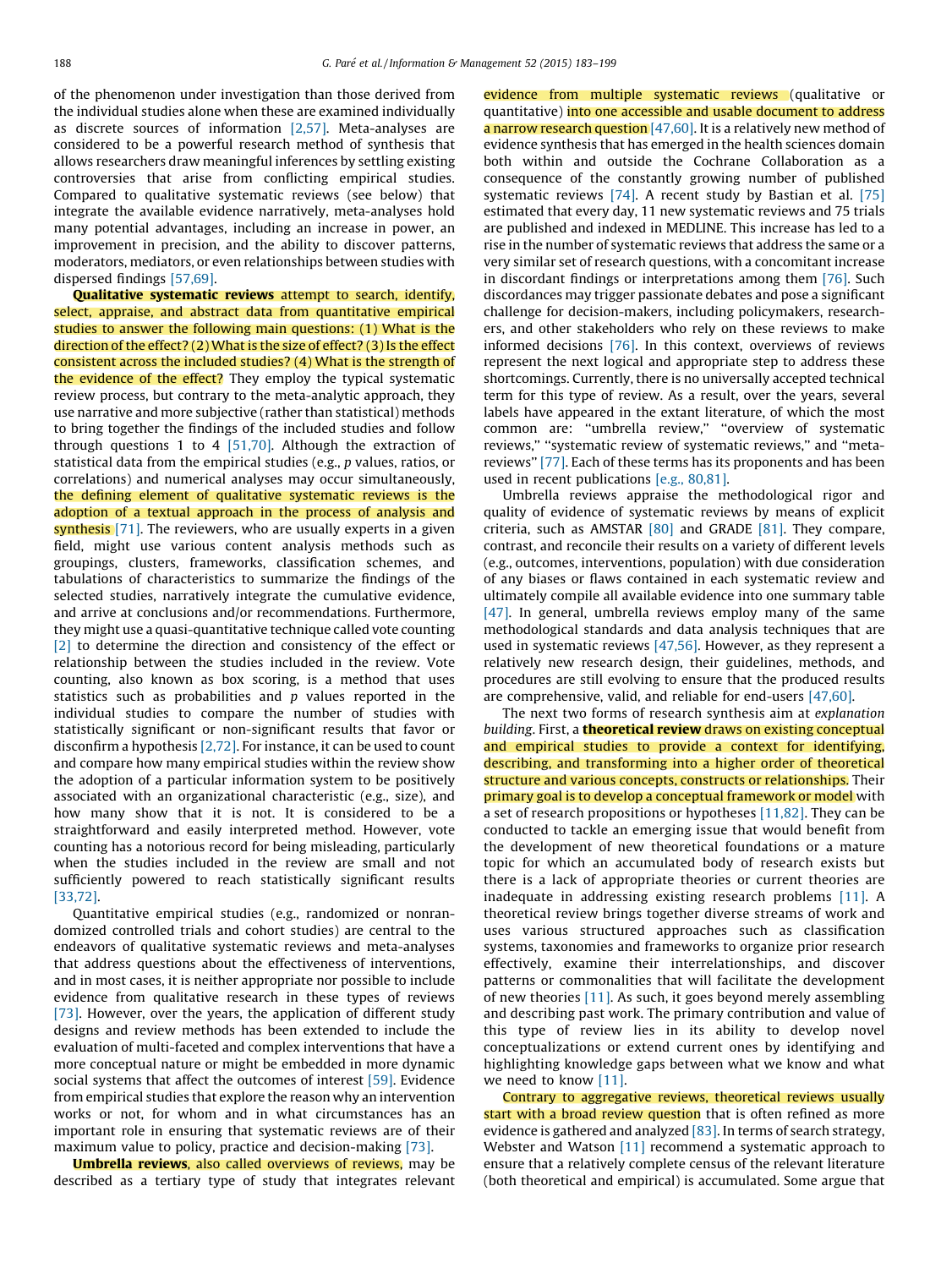formal appraisals of quality may not be necessary [\[e.g.,](#page-16-0) 86], while others propose that weak or fatally flawed papers (from a conceptual or methodological standpoint) should be excluded from the review altogether  $[e.g., 38]$  $[e.g., 38]$ . Several methods of synthesis can be used in theoretical reviews. These can be grouped according to the epistemological and ontological assumptions that underlie the review. On the one hand, interpretive methods include grounded theory, meta-ethnography, meta-synthesis, metatriangulation, and meta-narratives [e.g., [54,59,83,87\]](#page-15-0). On the other hand, positivist methods including content analysis and qualitative comparative analysis [\[e.g.,](#page-15-0) 69] can also be used.

Second, **realist reviews** (also called meta-narrative reviews or qualitative evidence synthesis reviews) are theory-driven interpretative reviews that were developed to inform, enhance, extend or alternatively supplement conventional systematic reviews by making sense of heterogeneous evidence about complex interventions applied in diverse contexts in a way that informs policy decision making [\[86\].](#page-16-0) They originated from criticisms of conventional systematic reviews and meta-analyses of noncomplex interventions that center on their simplistic, positivist underlying assumptions [\[87\].](#page-16-0) As explained earlier, systematic reviews seek to identify causation: If X is applied, then Y will occur. Such logic is appropriate for scientific fields such as medicine and education in which randomized controlled trials and the results of individual trials can be combined and aggregated to see whether a new treatment or intervention improves outcomes. However, Pawson [\[88\]](#page-16-0) argues that it is not possible to establish such direct causal links between interventions and outcomes in fields such as social policy, where for any social program intervention, there is unlikely to be a regular, consistent outcome. Instead, there will be a pattern of outcomes, including successful, unsuccessful and ''a bit of both'' because of different and dynamic contexts [\[88\].](#page-16-0) We concur with Oates [\[87\]](#page-16-0) that Pawson's description of the nature of social programs is analogous to the situation in the IS field. Indeed, it has long been recognized that any intervention involving IT is inserted into a socially constructed context, and the intervention can be modified by the context in which it occurs [\[e.g.,](#page-16-0) 91].

To circumvent these limitations, Pawson et al. [\[55\]](#page-15-0) have developed a new approach to synthesizing prior knowledge that seeks to unpack the mechanism of how "complex interventions" work (or why they fail) in particular contexts or settings. This form of synthesis involves a critical realist approach. Realism is a methodological orientation that has its roots in philosophy and applications in fields such as sociology, psychology and economics [\[90\]](#page-16-0). Under realism, the basic evaluative question of what works changes to ''what is it about this intervention that works, for whom, in what circumstances, in what respects and why?'' This approach, which has an explanatory focus, has no particular preference of either quantitative or qualitative evidence. Indeed, it sees merit in multiple methods so that both processes and impacts of complex interventions may be investigated. A realist review begins by articulating the likely underlying mechanisms and then analyzes the available evidence to find out whether and where these mechanisms are applicable [\[43,59\].](#page-15-0) Any relevant primary studies found in the literature are viewed as case studies that can test and modify the initial theories [\[43\]](#page-15-0).

The search process in realist reviews is often iterative and purposive. A preliminary search maps out the scope of the topic so that an initial theory can be developed, subsequent searches can look for the empirical evidence to test the theory and a final search can fine-tune the emerging research synthesis  $[90]$ . A realist review assesses each primary study for its relevance and the rigor of evidence it offers to support or contradict parts of the emerging theory. It might have strong evidence in one area and weak or no evidence in another; the individual study might be flawed overall, but it could still offer useful evidence in some sections [\[43\]](#page-15-0). As mentioned earlier, a realist review perceives the task of synthesis as one of refining theory. Realist reviews pose considerable conceptual and methodological challenges, particularly relating to the identification of relevant studies, the appraisal of included studies, and the methods of synthesizing evidence [\[63\].](#page-15-0) A more detailed discussion of data synthesis methods and publication standards within a realist framework can be found in Wong et al. [\[62\]](#page-15-0), Pawson et al. [\[55\]](#page-15-0), Shepperd et al. [\[59\],](#page-15-0) Barnett-Page and Thomas [\[91\],](#page-16-0) Pearson [\[92\]](#page-16-0), and Popay [\[93\]](#page-16-0).

The final form of research synthesis in our typology is called critical review. These reviews aim to critically analyze the extant literature on a broad topic to reveal weaknesses, contradictions, controversies, or inconsistencies [\[34,82,94\].](#page-15-0) Unlike a review that seeks to integrate existing work, a review that involves a critical assessment does not necessarily compare the covered works to one another. Instead, it holds each work up against a criterion and finds it more or less acceptable [\[94\].](#page-16-0) The strength of a critical review lies in its ability to highlight problems, discrepancies or areas in which the existing knowledge about a topic is untrustworthy [\[40,83\]](#page-15-0). In this way, it can constructively inform other scholars and strengthen knowledge development by giving a focus and direction to studies for further improvement [\[e.g.,](#page-16-0) [97\].](#page-16-0) Critical reviews are either selective or representative, and they rarely involve a comprehensive search of all of the relevant literature [\[40\]](#page-15-0). Importantly, critical reviews may provide explanations as to how the review process was conducted, but they rarely assess the quality of the studies selected, especially when confronted with qualitative research for which no hierarchy of study designs exists [\[38\]](#page-15-0). For these reasons, critical reviews are often vulnerable on the grounds of subjectivity. Similar to theoretical reviews, critical reviews can apply a variety of data synthesis methods that can be grouped as either positivist (e.g., content analysis) or interpretivist (e.g., meta-ethnography, critical interpretive synthesis) according to the authors' epistemological positions.

#### 3. Applying the typology to IS research

#### 3.1. Methodology

To apply our typology of literature reviews to IS research, we conducted a descriptive review. As mentioned above, descriptive reviews seek to determine the extent to which a body of empirical studies supports or reveals any interpretable patterns or trends with respect to pre-existing propositions, theories, methodologies or findings  $[2]$ . In this line of thought, our goal is to provide answers to the following research questions: (1) What are the current review practices in the IS field? (2) How have these behaviors evolved over time? What review types are more prevalent in the IS field? Why? Descriptive reviews do not pretend to be comprehensive. Instead, they usually employ structured search methods to form a representative sample of a larger group of published works related to a particular area of investigation. In this study, we considered five top-ranked IS journals, namely, Information & Management (I&M), Information Systems Research (ISR), Journal of the Association for Information Systems (JAIS), Journal of Management Information Systems (JMIS), and Management Information Systems Quarterly (MISQ).

A pilot search using the ISI Web of Science database proved to be inadequate, that is, several review articles in the selected journals could not be captured with the use of broad terms such as review, research synthesis, literature survey, and meta-analysis. As shown later, this might be partially related to the fact that several IS authors do not explicitly state the nature of their reviews in the titles, abstracts or the articles themselves. Hence, we decided to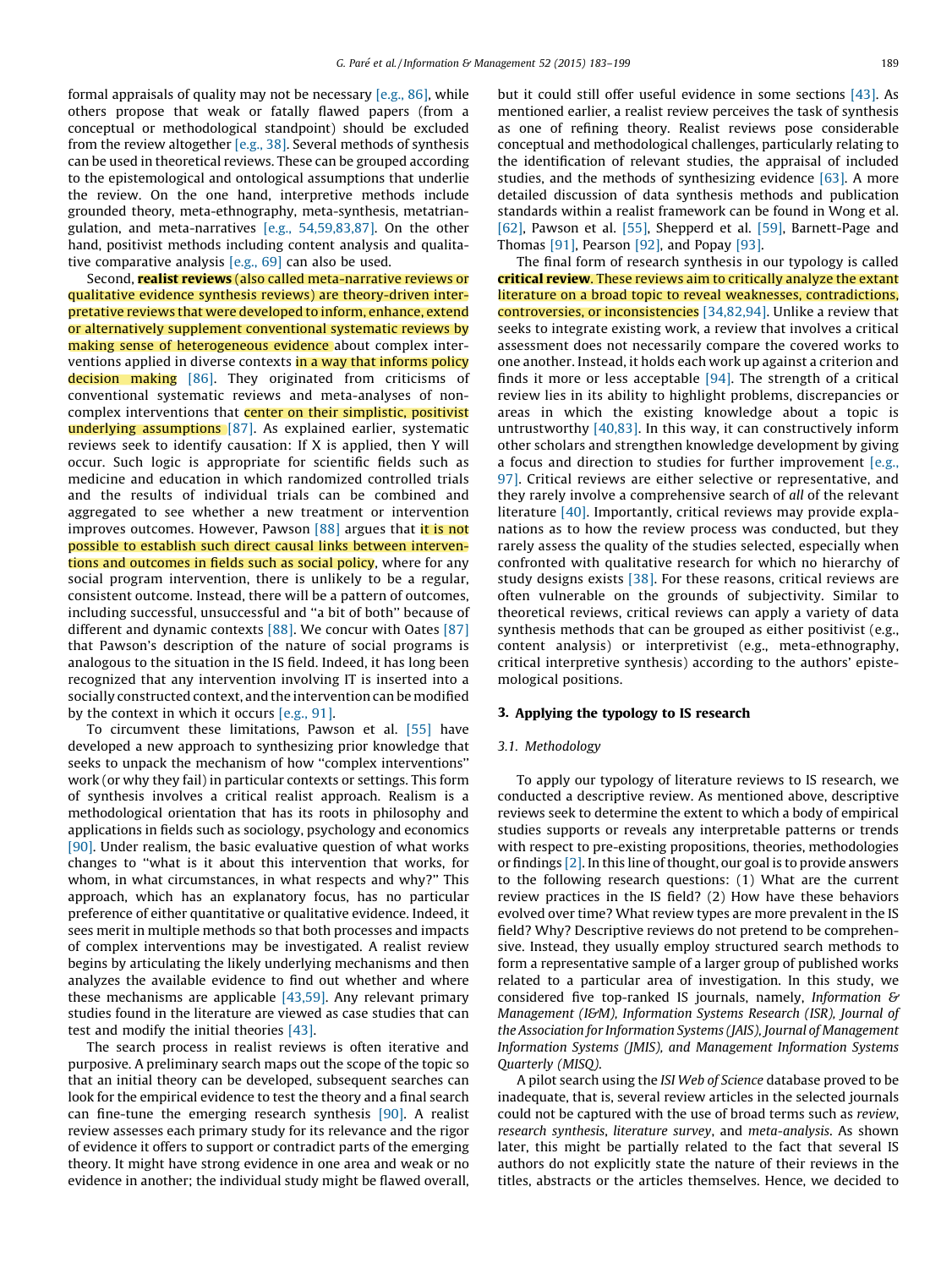manually search the selected journals over a 15-year period. Each journal review started with the table of contents and extended to the abstracts, the keywords and the articles themselves. In the search process, we looked for articles whose overarching goal was to summarize or synthesize the extant literature on a given topic or methodology without collecting or analyzing any primary data. Editorials, short research commentaries, and research notes were not considered. Each journal was searched by one member of the research team. The selection process produced a total of 146 review articles. When there was uncertainty regarding the inclusion or exclusion of a particular article, the source was sent to the principal investigator for a second opinion. All in all, seven articles were removed, leaving us with a sample of 139 reviews. The complete list of references is available in [Appendix](#page-11-0) II.

A coding scheme was then developed and tested to help us identify the types of reviews published in the selected journals and their relevant characteristics. Our coding scheme included the following sections: (1) generic information about the review article (journal name, year of publication); (2) the dominant review type based on the definitions provided in our typology; (3) specific terms or labels used by the authors themselves (if any) to characterize their reviews and compare them with their dominant types (based on our coding); and (4) the main targeted audience for each review article. The reliability of the coding scheme was tested by randomly selecting 10 reviews, each of which was read and independently coded by two members of the research team. This resulted in a 90% rate of agreement. The differences were reconciled by consensus during a team meeting. Following this pretest, some minor adjustments were made to the coding scheme. The coding of the remaining articles was divided equally among the members of the research team. When there was uncertainty regarding how to code a particular review (approximately 6% of all reviews), the opinion of another member of the research team was solicited. Consensus was reached in all cases.

#### 4. Results

A preliminary assessment of our sample proves itself to be interesting and therefore deserves some attention. All 139 reviews were classified according to journal names and publication dates. Table 4 reveals that the number of review articles differs widely from journal to journal. Journal of the AIS and MIS Quarterly lead with 31% and 30% of the review papers appearing in their issues, respectively. These journals are followed by Information and Management (19%), Information Systems Research (14%), and Journal of Management Information Systems (6%). All in all, review articles represent 5% of all papers published in the selected journals during the 1999–2013 period. Interestingly, the number of review articles published in these journals has increased over the years, as shown in Fig. 1. Indeed, reviews published during the first five years (1999–2003) represent 27% of our sample, while those published between 2009 and 2013 represent 36% of the sample.

Review articles by journal (1999–2013).

| Journals in<br>alphabetical<br>order | $#$ of<br>articles | $#$ of<br>reviews | $%$ of<br>reviews in<br>each journal | % of<br>reviews in<br>our sample |
|--------------------------------------|--------------------|-------------------|--------------------------------------|----------------------------------|
| I&M                                  | 828                | 26                | 3                                    | 19                               |
| <b>ISR</b>                           | 485                | 20                | 4                                    | 14                               |
| <b>JAIS</b>                          | 301                | 43                | 14                                   | 31                               |
| <b>IMIS</b>                          | 566                | 9                 | 2                                    | 6                                |
| <b>MISO</b>                          | 474                | 41                | 9                                    | 30                               |
| Total                                | 2654               | 139               | 5                                    | 100                              |



Fig. 1. Number of review articles published per year, 1999–2013.

Table 5 presents the major review types found in the selected journals. Each review article was coded according to its dominant goal(s). The majority of the reviews in our sample were theoretical (37%) in nature, followed by narrative reviews (27%), metaanalyses (10%), descriptive reviews (9%), critical reviews (5%), and scoping reviews (4%). As Cooper [\[5\]](#page-15-0) mentions, a particular review might pursue multiple overarching goals or share characteristics that belong to more than one review type. Our sample supports this and comprises nine (7%) hybrid reviews. For instance, Dubé and Paré's [\[107\]](#page-16-0) review was categorized as "hybrid" because it pursued two main objectives, namely, to critically appraise the level of methodological rigor in positivist IS case research (critical review) and to identify patterns and trends in our use of this methodology (descriptive review). Interestingly, we found no instance of qualitative systematic reviews, umbrella reviews, and realist reviews in our sample. Lastly, our data set did not exhibit any clear temporal trends in terms of the popularity of each review type. This may be due to the small size of our sample (139 reviews) and/or the short period covered by our survey (15 years).

A closer examination of the articles in our database revealed that almost half (47%) of them were not explicitly presented as reviews or research syntheses either in the title, the abstract or the text itself(see [Table](#page-8-0) 6). Among those authors who did, we observed much inconsistency in the naming and labels used to qualify their reviews. Indeed, almost three out of four (74%) of the ''explicit'' reviews used labels or terms that did not correspond to those found in our typology. For example, based on our coding of the 139 papers, we identified 14 descriptive reviews. The authors of these reviews used terms other than ''descriptive review'' to qualify their work, including ''concise review,'' ''literature review,'' "meta-analysis," "review," and "comprehensive review." The same situation was observed with the other review methods with the exception of the meta-analyses, which were accurately qualified by their authors. In our viewpoint, these inconsistencies are

| Table 5 |  |                                         |  |
|---------|--|-----------------------------------------|--|
|         |  | Types of IS review articles $(n=139)$ . |  |

| Review type                   | Number<br>of reviews | %  |
|-------------------------------|----------------------|----|
| Theoretical review            | 52                   | 37 |
| Narrative review              | 38                   | 27 |
| Meta-analysis                 | 14                   | 10 |
| Descriptive review            | 13                   | 9  |
| Hybrid review                 | 9                    |    |
| Critical review               | 7                    |    |
| Scoping review                | 6                    |    |
| Qualitative systematic review |                      |    |
| Realist review                |                      |    |
| Umbrella review               |                      |    |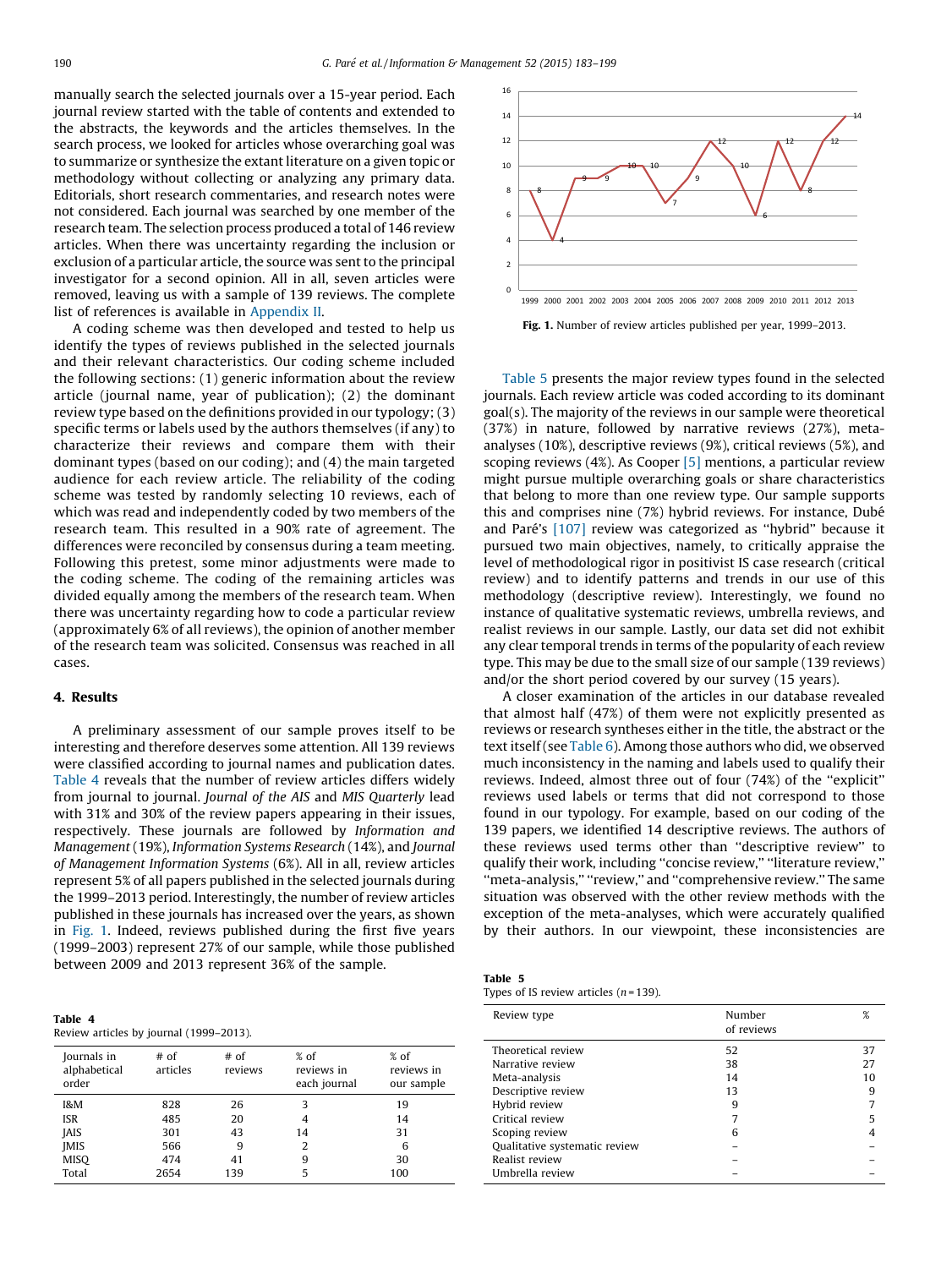<span id="page-8-0"></span>

| Table 6 |  |  |  |                                                 |
|---------|--|--|--|-------------------------------------------------|
|         |  |  |  | Terms used by authors to qualify their reviews. |

|                    | Clear indication this is a<br>review article |                | If yes                              |                                         | Other terms or labels used by authors                                                |
|--------------------|----------------------------------------------|----------------|-------------------------------------|-----------------------------------------|--------------------------------------------------------------------------------------|
|                    | Yes                                          | N <sub>0</sub> | Called as<br>such by<br>the authors | Called<br>differently<br>by the authors |                                                                                      |
| Theoretical review | 18 (35%)                                     | 34 (65%)       | 1(6%)                               | 17 (94%)                                | Review; interdisciplinary review;<br>metatriangulation; comprehensive<br>review      |
| Narrative review   | 15 (39%)                                     | 23 (61%)       | 1(7%)                               | 14 (93%)                                | Historical review; literature review,<br>systematic review; overview                 |
| Meta-analysis      | 14 (100%)                                    | 0(0%)          | 14 (100%)                           | 0(0%)                                   | None                                                                                 |
| Descriptive review | 9(69%)                                       | 4 (31%)        | $1(11\%)$                           | 8 (89%)                                 | Concise review; literature review;<br>meta-analysis; review; comprehensive<br>review |
| Hybrid review      | 7 (78%)                                      | 2(22%)         | $0(0\%)$                            | $7(100\%)$                              | Comprehensive review; review;<br>meta-analysis; descriptive review                   |
| Critical review    | 6(86%)                                       | 1(14%)         | 2(33%)                              | 4(66%)                                  | Post-positivist review; reflective<br>review; review                                 |
| Scoping review     | 4 (67%)                                      | 2(33%)         | $0(0\%)$                            | 4 (100%)                                | Interdisciplinary review; literature<br>review; research synthesis                   |
| All reviews        | 73 (53%)                                     | 66 (47%)       | 19 (26%)                            | 54 (74%)                                |                                                                                      |

precisely the result of a lack of a common typology and of the ''fuzzy'' nature of review articles.

Last, Cooper [\[5\]](#page-15-0) discussed the importance of understanding the audience targeted by the review articles (e.g., scholars, practitioners, and the general public). Although a review may be beneficial and useful to a large crowd, in which the way it is written (i.e., style, level of detail, use of jargon, and discussion of implications) will often vary depending on the nature of the audience and the extent to which it is specialized. The majority of the reviews in our sample (66%) reported only scholars as their targeted audience, while 34% referred to both scholars and practitioners. It is also worth stressing that no review reported only practitioners as the targeted audience.

#### 5. Discussion

In light of the calls for an increased use of evidence-based management and research to generate stronger evidence, review articles become essential tools for summarizing or synthesizing the existing literature in all applied fields, such as medicine, nursing, engineering, and information systems. When appropriately conducted, reviews represent powerful information sources for researchers as well as practitioners that seek existing evidence to guide their decision making and practices. In its best form, a review paper becomes a much-cited piece of work that researchers seek out as a first clear outline of the literature when undertaking an empirical study. Studies that track and gauge the impact of articles have found that reviews are cited and downloaded more often than other types of published articles [\[108,109\].](#page-16-0) As an indication, the reviews in our sample had an average total of 272 citations as of February 2014. Although it is certainly not easy to undertake the process of creating a review, the commitment to complete a review article provides one's academic community with a tremendous service  $[110]$ . In fact, several review articles have been recognized as true paradigm shifters in the IS field [e.g., [107,113–116\]](#page-16-0).

As presented above, a total of 139 reviews were examined to identify the most common types published in five top-ranked IS journals and determine their main characteristics. An increasing trend over time in terms of the number of review articles was demonstrated, which may have been attributed to the efforts of senior IS scholars encouraging such development. This trend is

expected to continue in light of the evidence-based management movement and the value of well-conducted reviews as essential tools for synthesizing existing scientific evidence related to a research question [\[115\].](#page-16-0)

Our assessment revealed that almost half of the reviews in our sample were not explicitly presented as research syntheses. The inclusion of the review type in the title or the abstract of future review articles may improve identification as well as indexing in databases. Importantly, the growth in undertaking review articles in the IS field has resulted in a plethora of terminology to describe approaches that, despite their different names, share certain essential characteristics. In the results section, we exposed several inconsistencies in the labels used by authors to qualify the different review types with the exception of meta-analyses that were properly identified. This finding indicates that there may have been some confusion over the nature of these reviews, the reasons why they are conducted, and how they are developed. For instance, we found a few narrative reviews that were defined by their authors as ''systematic'' that did not adopt the expected standards in terms of the protection against bias and the quality assessment for the selection of primary research. On this basis, the correct label would be ''structured narrative review'' and not ''systematic review.''

In this line of thought, the present article proposes a typology of nine review types based on seven dimensions to which scholars within and outside the IS field can refer in the future. This typology will guide future efforts for the publication of review articles, especially in light of the current absence of common terminology and the labeling of reviews in most business fields. This was clearly observed in our analysis that revealed a broad diversity of terms used to refer to review articles. The typology we propose herein allows researchers to gain a better understanding of the similarities and differences between review types, which will ultimately ''organize'' the publication of future research syntheses. It will also inform the decision about the type of review to conduct as well as consult that would be best suited to a specific question or issue.

Furthermore, our findings show that theoretical and narrative reviews represent by far the most prevalent types of reviews published in the IS literature. Theory plays a central role in our field both in explaining why things happen the way they do and in predicting what things might happen given certain circumstances.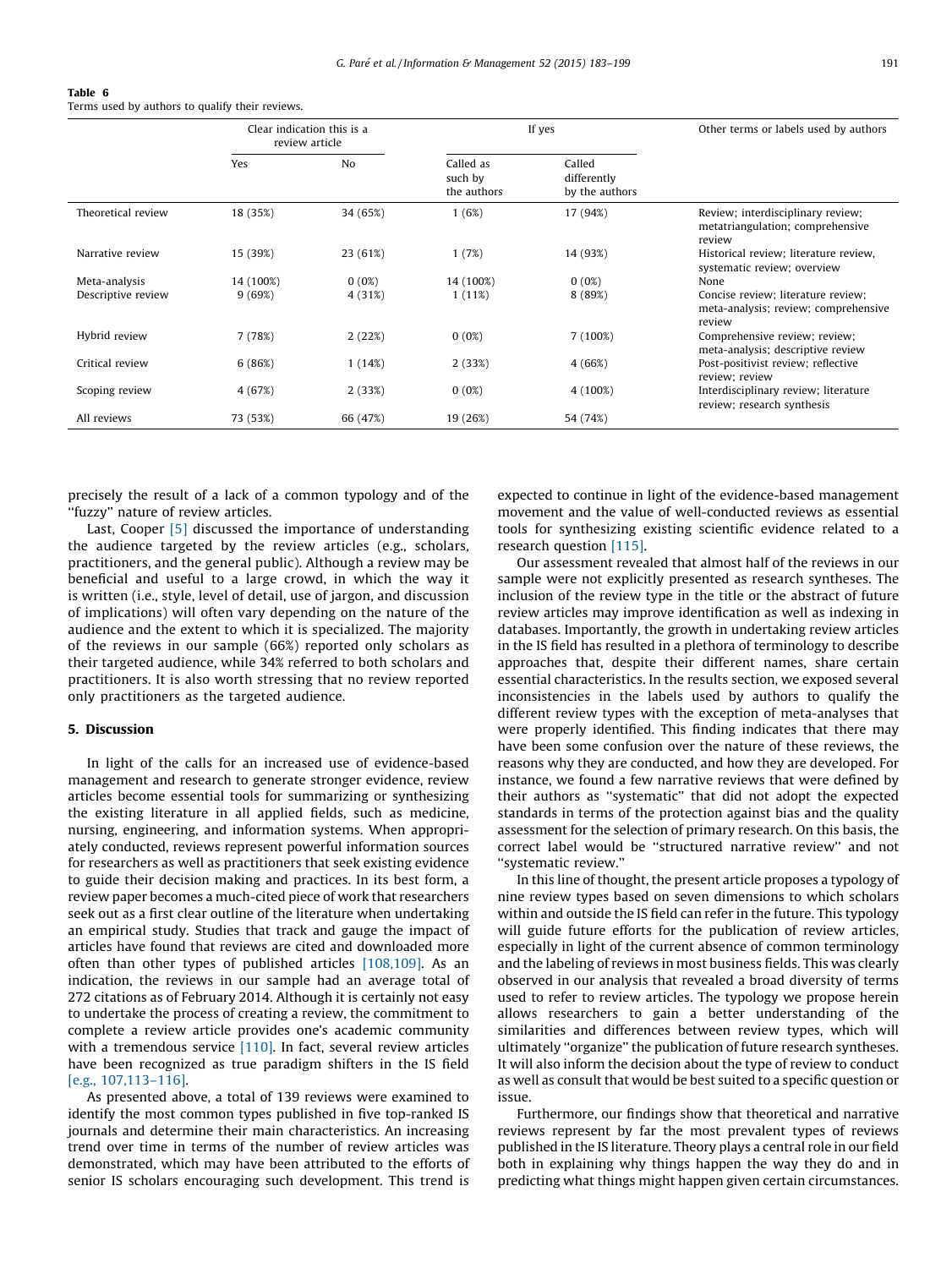The prevalence of theoretical reviews in the IS field cannot be dissociated from the creation of specialized ''departments'' in both JAIS (Review & Theory Development) and MIS Quarterly (Theory and Review), where a large majority of theoretical reviews in our sample have appeared. Our assessment also reveals that most narrative reviews published in our field do not provide any explanations about how the review process was conducted, and therefore, they are vulnerable on the grounds of subjectivity [\[65\]](#page-15-0). Although there are no rigid published guidelines that designate how to conduct and report a narrative review, over the years, there have been several efforts to introduce some rigor in their research methodology that will elucidate common pitfalls and bring changes into their publication standards, including a structured approach and transparency in terms of reporting [\[64\]](#page-15-0). In the IS domain, a few researchers have recently contributed to advancing the knowledge on how to structure high-quality narrative reviews. For instance, Levy and Ellis [\[12\]](#page-15-0) proposed a generic framework for conducting and writing an effective literature review. Their framework follows the systematic data-processing approach comprised of three steps, namely: (1) literature gathering and screening (inputs); (2) analyzing the evidence (processing); and (3) writing the literature review (output). The authors provide detailed instructions on how to conduct each stage of the review process. For their part, vom Brocke et al. [\[13\]](#page-15-0) proposed a series of guidelines for conducting IS literature reviews, with a particular focus on how to search and extract the relevant body of knowledge. More recently, Bandara et al. [\[3\]](#page-14-0) proposed a structured, pre-defined and toolsupported method to identify papers to review within a feasible scope, extract relevant content from identified articles, synthesize and analyze the findings and effectively write and present the results of the literature review. We encourage IS researchers to consult the aforementioned sources to produce high-quality narrative reviews.

Contrary to theoretical and narrative reviews, qualitative systematic, umbrella and realist reviews could not be found in our sample. This is consistent with Oates' [\[87\]](#page-16-0) recent finding that there has been little take-up of the evidence-based practice (EBP) paradigm in the IS community. A possible reason for the lack of interest in IS for qualitative systematic reviews (and umbrella reviews) may be simply that researchers in our field are not knowledgeable about the methods themselves. Indeed, to our knowledge, very few Ph.D. programs in our field offer seminars on systematic approaches, methods and techniques. Another reason may be that researchers may feel that qualitative systematic reviews are not appropriate for IS research because conventional EBP focuses on ''what works'' – whether the introduction of an intervention brings about a successful outcome – and therefore relies on randomized controlled trials that are rarely conducted in IS. We concur with Oates [\[87\]](#page-16-0) that a more nuanced systematic review approach is needed in IS given the socio-technical nature of IT projects. According to Pawson [\[88\]](#page-16-0), the aim of explaining ''what works for whom in what circumstances and in what respects'' calls for systematic reviews that are explanatory in nature. Hence, realist reviews may be more suitable to the complexity of IS phenomena as well as the qualitative, interpretive research that is more common in our field than conventional systematic reviews [\[87\].](#page-16-0)

With the increased publication of reviews and the awareness of their potential contribution at the research and practice levels, we must also bring the ''quality'' element to the discussion of conducting literature reviews. Although we assert that our classification does not privilege any specific type of review as being ''better'' or more valuable than another, we realize that the methodological quality and reporting characteristics of a review are critical aspects that should be discussed and examined when considering any review article. Nevertheless, although prior

research has attempted to provide guidelines for evaluating the quality of certain types of review articles (e.g., AMSTAR for systematic reviews), the general discussion of the quality of reviews remains highly abstract and thus prone to subjectivity and judgment on the side of the readers and assessors. To evaluate the quality of a review, it is first important to identify the dimensions that would represent the concept of quality. Specifically, we suggest that the question of synthesis quality has two dimensions. The first dimension involves the rigor of the review, and the second involves its relevance.

As with traditional research methods (e.g., surveys and case studies), the term rigor refers to the reliability and validity of the review process. First, reliability describes the reproducibility of the review process, which may be facilitated by a comprehensive documentation of the literature search process, extraction, coding and analysis performed in the review. Regardless of whether the search is exhaustive and whether it involves a systematic approach to the extraction and synthesis of the evidence, it is important that the review clearly documents the steps and approach that were used in the process of its development. A reader should be able to understand: (1) the search terminology and databases (and years) consulted (i.e., what was searched); (2) the decision rule that is associated with a selective, representative or comprehensive inclusion of articles (i.e., what was included); and (3) a clear statement on whether the quality of the included articles was appraised (and if so, the criteria used for appraisal). Second, validity characterizes the degree to which the review process was conducted ''appropriately.'' It goes beyond documentation to reflect decisions related to the selection of the databases or publications, the keywords used, the period of time covered, the articles selected in the search, and the application of backward and forward searches [\[11,13\].](#page-15-0)

Having said this, we caution IS researchers not to confuse the methodological quality or rigor of a review with its exhaustiveness. Instead, the quality of a review is rather reflected by the thoroughness of the documentation of the search and synthesis process, and the soundness in the choice of the approach used. At any point in time, a researcher interested in replicating a review should have all of the information needed to complete the process. In other words, there would be ''enough evidence'' to guide the process. We realize that the nature of the details and process involved in conducting a review is contingent on its type. For example, in the case of narrative reviews, we expect flexibility in terms of designing the review strategy and identifying and selecting the articles  $[2,34]$ . On the other hand, descriptive reviews involve a more structured approach to the search of relevant articles and the objective evaluation of existing research [\[2\]](#page-14-0). The same applies for qualitative systematic reviews, meta-analyses and umbrella reviews, which are all characterized by their high level of rigor, structured presentation of methods, and systematic analysis and synthesis of evidence. For their part, critical reviews, which are more interpretative in nature, often involve subjectivity in the aggregation of the literature [\[34\].](#page-15-0) However, in order for the reader–be it a researcher or a practitioner–to benefit from the evidence in the literature on a given IS topic, it is important to document and present an informative explanation about how the review was conducted  $[14]$ . Even if the levels of rigor, analysis and synthesis vary between review types, we concur with vom Brocke et al. [\[13\]](#page-15-0) that this information would contribute to the understanding of the relevance of the evidence and its generalizability in various contexts.

With regard to the second dimension of quality, relevance, a successful review will convincingly answer the initial research questions [\[5\]](#page-15-0). Hence, it is important to identify upfront the primary goal of the review, as indicated in the discussion of rigor. Some reviews are exploratory in nature (e.g., scoping reviews),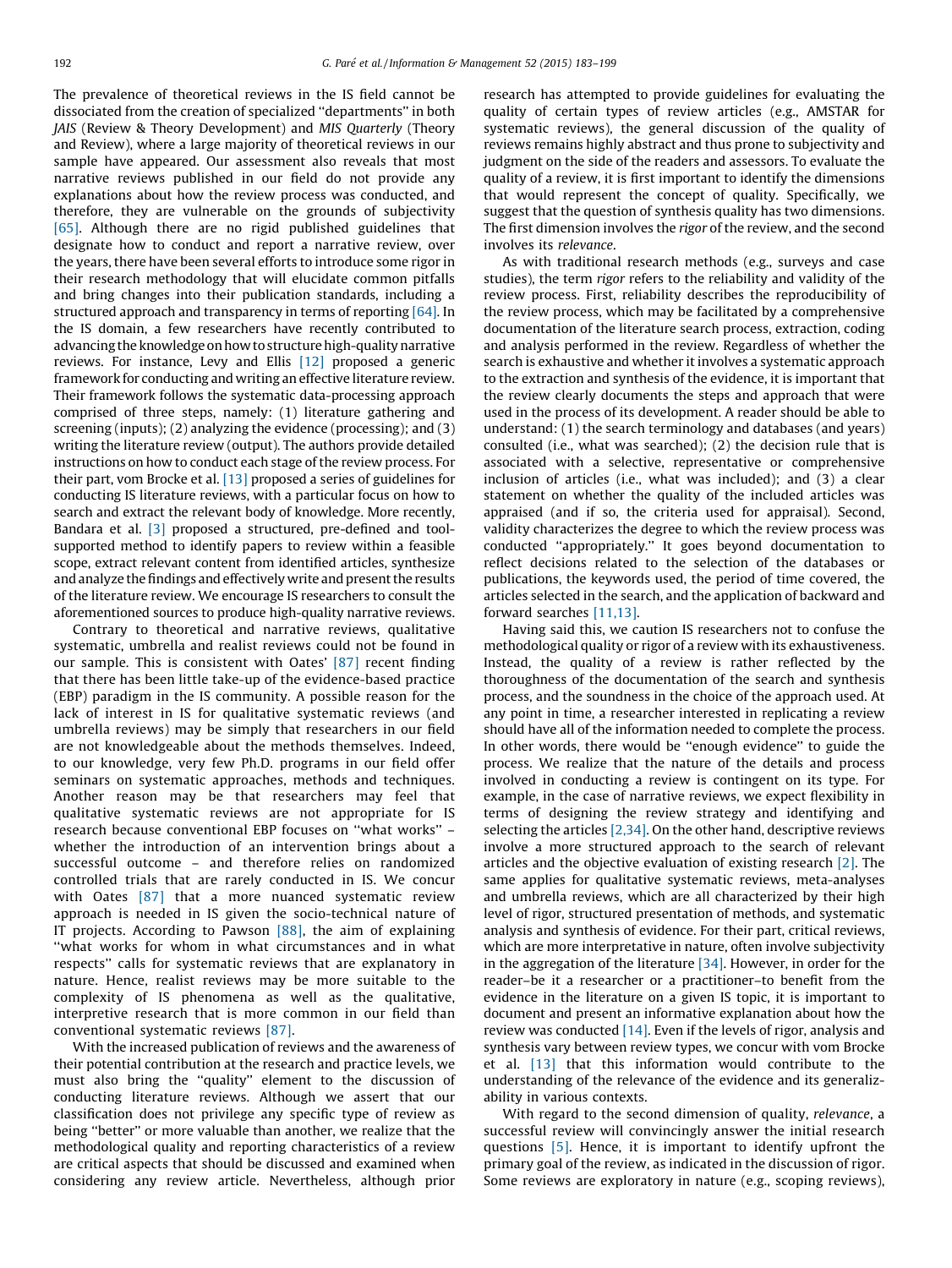<span id="page-10-0"></span>whereas others may be conducted to discover patterns (e.g., descriptive reviews) or involve a synthesis approach that may include the critical analysis of prior research (e.g., critical reviews) or the statistical evaluation of evidence (e.g., meta-analyses). Hence, to evaluate relevance and utility, it is critical to know upfront why the review is conducted and its primary goal. For instance, theoretical reviews should satisfy the formal criteria for good theories by being consistent, parsimonious, and elegant [\[116\].](#page-16-0)

The proposed typology may in itself be useful in supporting and evaluating the quality of review articles and therefore adds a third overarching dimension of quality, namely, the internal consistency of the review. It outlines the core characteristics that are specific to each review type that are in line with the quality dimensions discussed above and may act as guidelines for scholars that plan to develop reviews. By doing so, it integrates the two quality dimensions of rigor and relevance and allows the evaluation of whether a set of chosen characteristics is internally consistent. For instance, according to our typology authors who establish the goal of aggregating empirical results with the hope of resolving inconsistencies could not couple this objective with selective coverage of the literature. Likewise, the exhaustive citation of prior literature would be counter-productive for a theoretical review. As a final example, a review aiming at assessing the extent of progress with regard to the application of a particular methodology in a given field would also be inconsistent with a narrative account of the extant literature. In line with the third quality dimension, we strongly recommend that the objective(s) of a literature review be made explicit at the start of the process, as this is likely to influence the methods used for the review.

Having common ground and a structured scheme for discussing the fundamental characteristics of different types of reviews will contribute to the quality of IS review articles by supporting authors in their development and reviewers in their evaluation. The key to the use of the typology lies in the willingness of researchers to state explicitly their intent and the underlying process of their reviews. A review article should not be projected as a ''black box'' that leads

the reader to make assumptions about''what was done'' and ''how'' it was realized. The reader should be able to understand what was done and make an informed decision as to the utility of the review to him or her. This is especially important in the current environment with an increasing focus on EBP and the importance of making evidence readily accessible to managers and decision makers. The authors of reviews can make the greatest contribution to the quality of review articles by ensuring the clarity of the process (i.e., rigor) and the main goal of the review (i.e., relevance) and ensuring the alignment of the set of characteristics chosen for a review.

As a final note, it is important to recognize that beyond the general criteria discussed above, there is no set of specific rules that applies to all types of reviews. Hence, it would be misleading to evaluate the quality of different types of research syntheses using the same criteria. It is rather important to rely on guidelines that take into consideration the uniqueness and specificity of each review type.

#### 6. Conclusion

Considering the calls for research in our field to be more relevant and for IS to develop a cumulative tradition [\[117,118\]](#page-16-0), we hope that more review articles will be published in the future, and we encourage researchers who start a review article to use our typology to position their contribution. The publication of rigorous and relevant reviews will also contribute to the development of vast knowledge and theories related to the development, implementation and management of IS in organizations. These reviews should focus on targeting not only researchers but also practitioners to allow the latter group to learn about progress in our field and apply it to their decision making and practices, as suggested by proponents of the EBP movement. We also recommend that future research focus on how to prioritize knowledge synthesis topics and continue to develop guidelines that can further guide the development and writing of different types of reviews in our field.

#### Appendix I

Main sources used to identify the dimensions of the typology and properties of each dimension across review types.

| Sources                     | Review types    | Overarching<br>goal | Scope of<br>question | Search<br>strategy or<br>coverage | Nature of<br>primary<br>sources | Explicit<br>study<br>selection | Quality<br>appraisal | Methods for<br>synthesizing/<br>analyzing<br>findings |
|-----------------------------|-----------------|---------------------|----------------------|-----------------------------------|---------------------------------|--------------------------------|----------------------|-------------------------------------------------------|
| Arksey and O'Malley [46]    | S               |                     |                      | ممن                               |                                 |                                |                      |                                                       |
| Becker and Oxman [47]       | U               |                     |                      |                                   |                                 |                                |                      |                                                       |
| Davies [37]                 | N, QS, MA, R    |                     |                      |                                   |                                 |                                |                      |                                                       |
| Dixon-Woods et al. [38]     | R               |                     |                      |                                   |                                 |                                |                      |                                                       |
| Grant and Booth [34]        | S, QS, MA, U, C |                     |                      |                                   |                                 |                                |                      |                                                       |
| Green et al. [10]           | N               |                     |                      |                                   |                                 |                                |                      |                                                       |
| Grimshaw [63]               | SR, MA, R, S    |                     |                      |                                   |                                 |                                |                      |                                                       |
| Hammersley [50]             | QS              |                     |                      |                                   |                                 |                                |                      |                                                       |
| Higgins and Green [51]      | QS, MA          |                     |                      |                                   |                                 |                                |                      |                                                       |
| Kitchenham et al. [42]      | S, QS           |                     |                      |                                   |                                 |                                |                      |                                                       |
| Levac et al. $[52]$         |                 |                     |                      |                                   |                                 |                                |                      |                                                       |
| Pawson et al. [55]          | R               |                     |                      |                                   |                                 |                                |                      |                                                       |
| Rosenthal and DiMatteo [57] | MA              |                     |                      |                                   |                                 |                                |                      |                                                       |
| Rousseau et al. [43]        | QS, MA, T, R    |                     |                      |                                   |                                 |                                |                      |                                                       |
| Rumrill et al. [44]         | S               |                     |                      |                                   |                                 |                                |                      |                                                       |
| Shepperd et al. [59]        | R               |                     |                      |                                   |                                 |                                |                      |                                                       |
| Smith et al. [60]           |                 |                     |                      |                                   |                                 |                                |                      |                                                       |
| Tricco et al. [31]          | <b>SR</b>       |                     |                      |                                   |                                 |                                |                      |                                                       |
| Webster and Watson [11]     |                 |                     |                      |                                   |                                 |                                |                      |                                                       |
| Whittemore [45]             | QS, MA, T, C    |                     |                      |                                   |                                 |                                |                      |                                                       |

 $N$  = narrative; D = descriptive; S = scoping; QS = qualitative systematic; MA = meta-analysis; R = realist review; U = umbrella; T = theoretical; C = critical.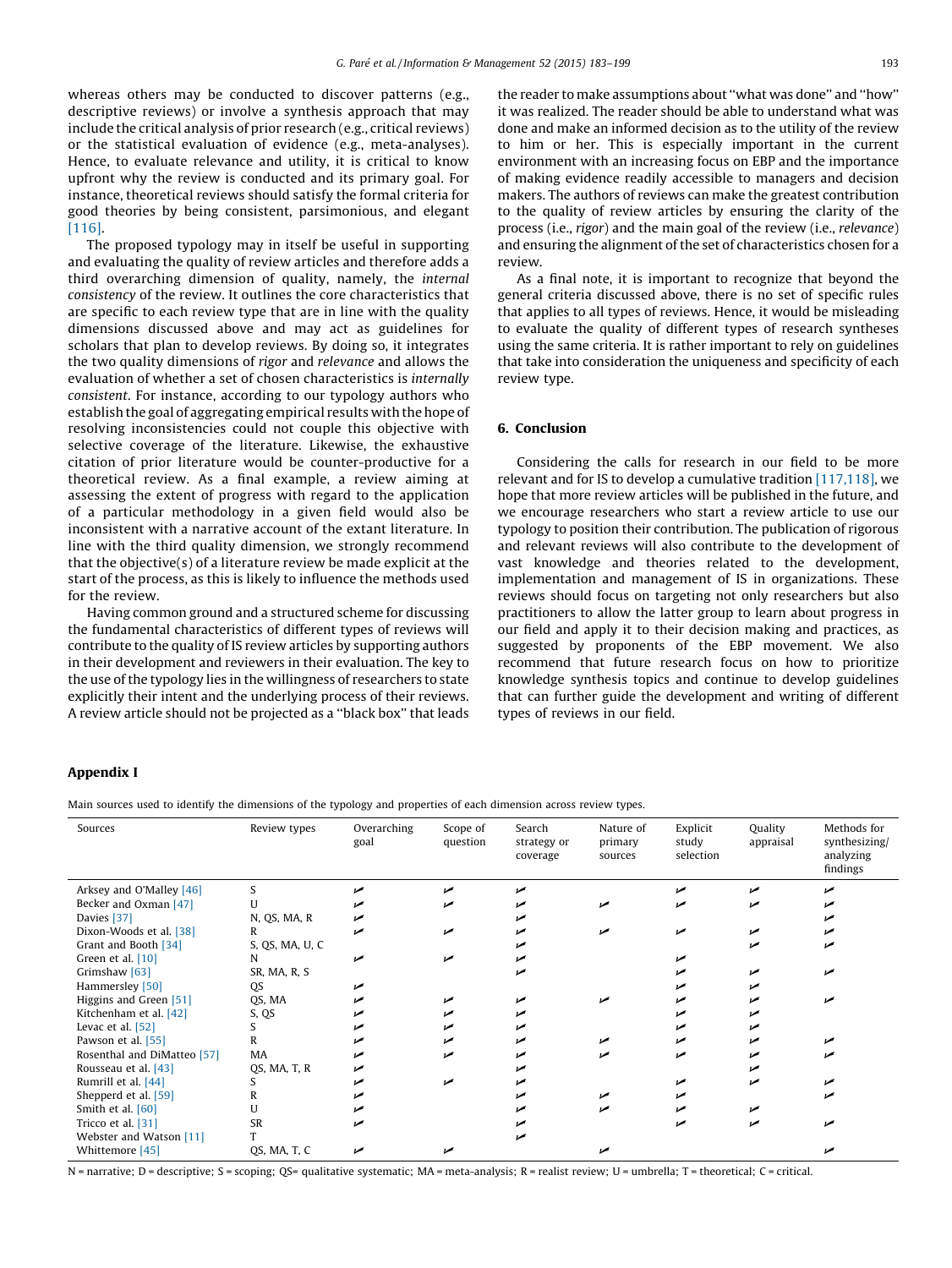## <span id="page-11-0"></span>Appendix II. List of review articles included in the sample  $(n = 139)$

## Theoretical reviews (n = 52)

Al-Natour, S., & Benbasat, I. (2009). The Adoption and Use of IT Artifacts: A New Interaction-Centric Model for the Study of User-Artifact Relationships. Journal of the Association for Information Systems, 10(9), 661–685.

Briggs, R. O., Reinig, B. A., & de Vreede, G.-J. (2008). The Yield Shift Theory of Satisfaction and Its Application to the IS/IT Domain. Journal of the Association for Information Systems, 9(5), 267–293.

Burton-Jones, A., & Grange, C. (2013). From Use to Effective Use: A Representation Theory Perspective. Information Systems Research, 24(3), 632–658. doi: 10.1287/isre.1120.0444.

Carte, T. A., & Chidambaram, L. (2004). A Capabilities-Based Theory of Technology Deployment in Diverse Teams: Leapfrogging the Pitfalls of Diversity and Leveraging Its Potential with Collaborative Technology. Journal of the Association for Information Systems, 5(11–12), 448–471.

Cenfetelli, R. T. (2004). Inhibitors and Enablers as Dual Factor Concepts in Technology Usage. Journal of the Association for Information Systems, 5(11–12), 472–492.

Chen, D. Q., Mocker, M., Preston, D. S., & Teubner, A. (2010). Information Systems Strategy: Reconceptualization, Measurement, and Implications. MIS Quarterly, 34(2), 233–259.

Clark, T. D., Jr., Jones, M. C., & Armstrong, C. P. (2007). The Dynamic Structure of Management Support Systems: Theory Development, Research Focus, and Direction. MIS Quarterly, 31(3), 579–615.

Davis, A., Khazanchi, D., Murphy, J., Zigurs, I., & Owens, D. (2009). Avatars, People, and Virtual Worlds: Foundations for Research in Metaverses. Journal of the Association for Information Systems, 10(2), 90–117.

DeLone, W. H., & McLean, E. R. (2003). The DeLone and McLean Model of Information Systems Success: A Ten-Year Update. Journal of Management Information Systems, 19(4), 9–30.

Dennis, A. R., Fuller, R. M., & Valacich, J. S. (2008). Media, Tasks, and Communication Processes: A Theory of Media Synchronicity. MIS Quarterly, 32(3), 575–600.

Elliot, S. (2011). Transdisciplinary Perspectives on Environmental Sustainability: A Resource Base and Framework for IT-Enabled Business Transformation. MIS Quarterly, 35(1), 197– 236.

Fichman, R. G. (2004). Real Options and IT Platform Adoption: Implications for Theory and Practice. Information Systems Research, 15(2), 132–154. doi: 10.1287/isre.1040.0021.

Gosain, S. (2004). Enterprise Information Systems as Objects and Carriers of Institutional Forces: The New Iron Cage? Journal of the Association for Information Systems, 5(4), 151–182.

Gregor, S., & Benbasat, I. (1999). Explanations from Intelligent Systems: Theoretical Foundations and Implications for Practice. MIS Quarterly, 23(4), 497–530. doi: 10.2307/249487. Griffith, T. L., Sawyer, J. E., & Neale, M. A. (2003). Virtualness and Knowledge in Teams: Managing the Love Triangle of Organizations, Individuals, and Information Technology. MIS Quarterly, 27(2), 265–287.

Gupta, S., & Bostrom, R. P. (2009). Technology-Mediated Learning: A Comprehensive Theoretical Model. Journal of the Association for Information Systems, 10(9), 686–714.

Jasperson, J. S., Carte, T. A., Saunders, C. S., Butler, B. S., Croes, H. J. P., & Zheng, W. (2002). Review: Power and Information Technology Research: A Metatriangulation Review. MIS Quarterly, 26(4), 397–459.

Javadi, E., Gebauer, J., & Mahoney, J. (2013). The Impact of User Interface Design on Idea Integration in Electronic Brainstorming: An Attention-Based View. Journal of the Association for Information Systems, 14(1), 1–21.

Jia, R., Reich, B. H., & Pearson, J. M. (2008). IT Service Climate: An Extension to IT Service Quality Research. Journal of the Association for Information Systems, 9(5), 294–320.

Kappos, A., & Rivard, S. (2008). A Three-Perspective Model of Culture, Information Systems, and Their Development and Use. MIS Quarterly, 32(3), 601–634.

Karjalainen, M., & Siponen, M. (2011). Toward a New Meta-Theory for Designing Information Systems (IS) Security Training Approaches. Journal of the Association for Information Systems, 12(8), 518–555.

King, W. R., & Malhotra, Y. (2000). Developing a Framework for Analyzing IS Sourcing. Information  $\mathcal G$  Management, 37(6), 323–334. doi: 10.1016/s0378-7206(00)00046-x.

Kock, N. (2009). Information Systems Theorizing Based on Evolutionary Psychology: An Interdisciplinary Review and Theory Integration Framework. MIS Quarterly, 33(2), 395–418. Leidner, D. E., & Kayworth, T. (2006). Review: A Review of Culture in Information Systems Research: Toward a Theory of Information Technology Culture Conflict. MIS Quarterly, 30(2), 357–399.

Li, Y., & Kettinger, W. J. (2006). An Evolutionary Information-Processing Theory of Knowledge Creation. Journal of the Association for Information Systems, 7(9), 593–617.

Melville, N., Kraemer, K., & Gurbaxani, V. (2004). Review: Information Technology and Organizational Performance: An Integrative Model of IT Business Value. MIS Quarterly, 28(2), 283–322.

Nan, N. (2011). Capturing Bottom-Up Information Technology Use Processes: A Complex Adaptive Systems Model. MIS Quarterly, 35(2), 505–532.

Nazir, S., & Pinsonneault, A. (2012). IT and Firm Agility: An Electronic Integration Perspective. Journal of the Association for Information Systems, 13(3), 150–171.

Nevo, S., & Wade, M. R. (2010). The Formation and Value of IT-Enabled Resources: Antecedents and Consequences of Synergistic Relationships. MIS Quarterly, 34(1), 163–183.

Niederman, F., Briggs, R. O., de Vreede, G.-J., & Kolfschoten, G. L. (2008). Extending the Contextual and Organizational Elements of Adaptive Structuration Theory in GSS Research. Journal of the Association for Information Systems, 9(10), 633–652.

Orlikowski, W. J., & Iacono, C. S. (2001). Research Commentary: Desperetely Seeking the ''IT'' in IT Research – A Call to Theorizing the IT Artifact. Information Systems Research, 12(2), 121–134.

Petter, S., deLone, W., & McLean, E. R. (2013). Information Systems Success: The Quest for the Independent Variables. Journal of Management Information Systems, 29(4), 7–61. doi: 10.2753/mis0742-1222290401.

Polites, G. L., & Karahanna, E. (2013). The Embeddedness of Information Systems Habits in Organizational and Individual Level Routines: Development and Disruption. MIS Quarterly, 37(1), 221-+.

Robey, D., & Boudreau, M. C. (1999). Accounting for the Contradictory Organizational Consequences of Information Technology: Theoretical Directions and Methodological Implications. Information Systems Research, 10(2), 167–185. doi: 10.1287/isre.10.2.167.

Robey, D., Im, G., & Wareham, J. D. (2008). Theoretical Foundations of Empirical Research on Interorganizational Systems: Assessing Past Contributions and Guiding Future Directions. Journal of the Association for Information Systems, 9(9), 497–518.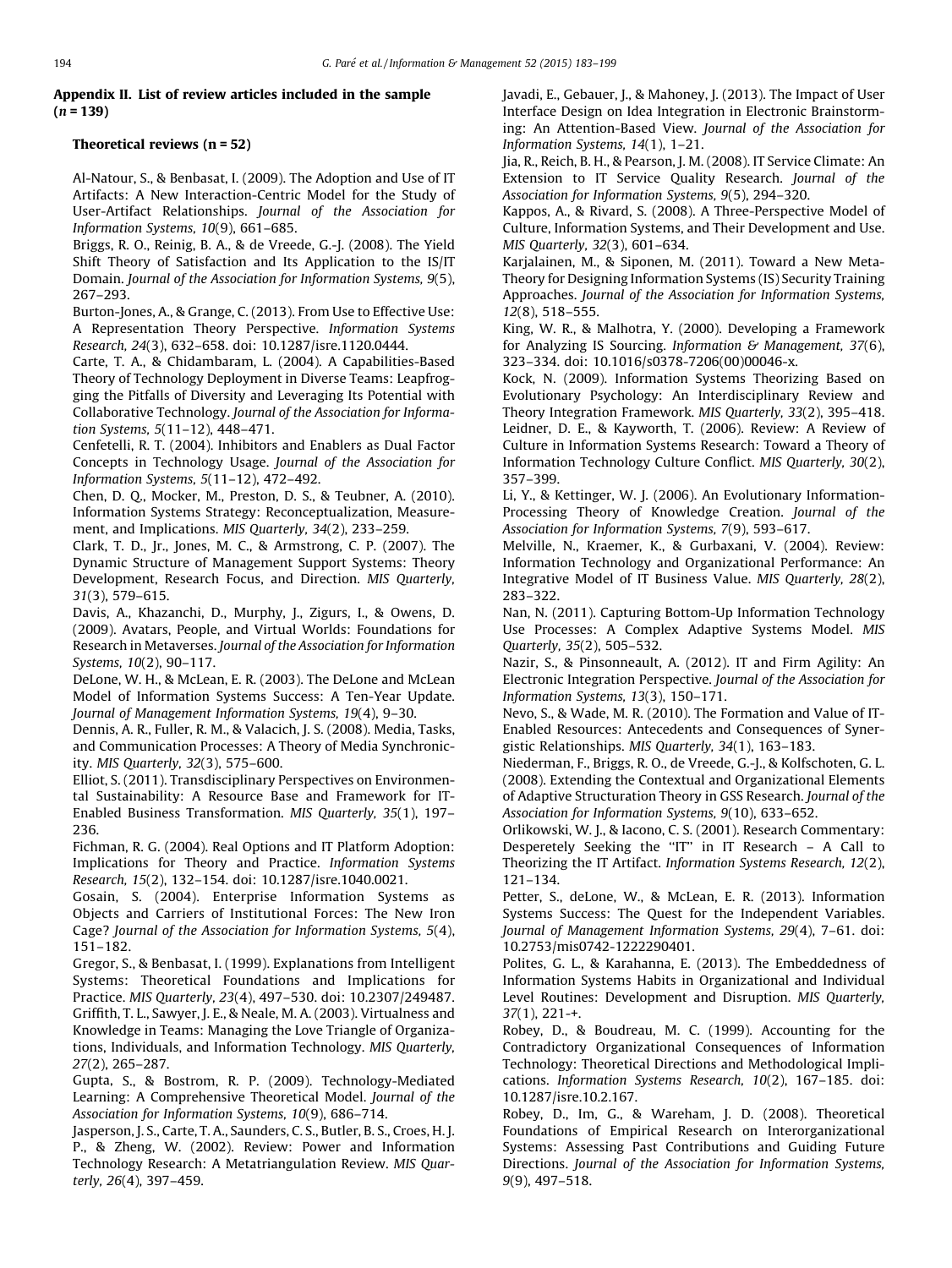Sambamurthy, V., Bharadwaj, A., & Grover, V. (2003). Shaping Agility Through Digital Options: Reconceptualizing the Roles of Information Technology in Contemporary Firms. MIS Quarterly, 27(2), 237–263.

Sarker, S., Valacich, J. S., & Sarker, S. (2005). Technology Adoption by Groups: A Valence Perspective. Journal of the Association for Information Systems, 6(2), 37–71.

Shin, M. (2004). A Framework for Evaluating Economics of Knowledge Management Systems. Information & Management, 42(1), 179–196. doi: 10.1016/j1.im.2003.06.006.

Siponen, M., & Iivari, J. (2006). Six Design Theories for IS Security Policies and Guidelines. Journal of the Association for Information Systems, 7(7), 445–472.

Sun, Y., Lim, K. H., & Peng, J. Z. (2013). Solving the Distinctiveness – Blindness Debate: A Unified Model for Understanding Banner Processing. Journal of the Association for Information Systems, 14(2), 49–71.

Tan, C., & Sia, S. K. (2006). Managing Flexibility in Outsourcing. Journal of the Association for Information Systems, 7(4), 179–205. Tanriverdi, H., Rai, A., & Venkatraman, N. (2010). Reframing the Dominant Quests of Information Systems Strategy Research for Complex Adaptive Business Systems. Information Systems Research, 21(4), 822–834. doi: 10.1287/isre.1100.0317.

Tanriverdi, H., & Ruefli, T. W. (2004). The Role of Information Technology in Risk/Return Relations of Firms. Journal of the Association for Information Systems, 5(11–12), 421–447.

Te'eni, D. (2001). Review: A Cognitive-Affective Model of Organizational Communication for Designing IT. MIS Quarterly, 25(2), 251–312.

Tuunanen, T., Rossi, M., Saarinen, T., & Mathiassen, L. (2007). A Contingency Model for Requirements Development. Journal of the Association for Information Systems, 8(11), 569–597.

Vessey, I., & Ward, K. (2013). The Dynamics of Sustainable IS Alignment: The Case for IS Adaptivity. Journal of the Association for Information Systems, 14(6), 283–311.

von Krogh, G., Haefliger, S., Spaeth, S., & Wallin, M. W. (2012). Carrots and Rainbows: Motivation and Social Practice in Open Source Software Development. MIS Quarterly, 36(2), 649–676.

Wasko, M. M., Faraj, S., & Teigland, R. (2004). Collective Action and Knowledge Contribution in Electronic Networks of Practice. Journal of the Association for Information Systems, 5(11-12), 493-513.

Wheeler, B. C. (2002). NEBIC: A Dynamic Capabilities Theory for Assessing Net-Enablement. Information Systems Research, 13(2), 125–146. doi: 10.1287/isre.13.2.125.89.

Xiao, B., & Benbasat, I. (2007). E-commerce Product Recommendation Agents: Use, Characteristics, and Impact. MIS Quarterly, 31(1), 137–209.

Xiao, B., & Benbasat, I. (2011). Product-Related Deception in E-Commerce: A Theoretical Perspective. MIS Quarterly, 35(1), 169–195.

Zhang, P. (2013). The Affective Response Model: A Theoretical Framework of Affective Concepts and their Relationships in the ICT Context. MIS Quarterly, 37(1), 247–274.

### Narrative reviews (n = 38)

Agarwal, R., Gao, G., DesRoches, C., & Jha, A. K. (2010). The Digital Transformation of Healthcare: Current Status and the Road Ahead. Information Systems Research, 21(4), 796–809. doi: 10.1287/isre.1100.0327.

Alavi, M., & Leidner, D. E. (2001a). Research Commentary: Technology-Mediated Learning – A Call for Greater Depth and Breadth of Research. Information Systems Research, 12(1), 1–10. doi: 10.1287/isre.12.1.1.9720.

Alavi, M., & Leidner, D. E. (2001b). Review: Knowledge Management and Knowledge Management Systems: Conceptual Foundations and Research Issues. MIS Quarterly, 25(1), 107–136. doi: 10.2307/3250961.

Aloini, D., Dulmin, R., & Mininno, V. (2007). Risk Management in ERP Project Introduction: Review of the Literature. Information & Management, 44(6), 547–567. doi: 10.1016/j.im.2007.05.004. Alter, S. (2013). Work System Theory: Overview of Core Concepts, Extensions, and Challenges for the Future. Journal of the Association for Information Systems, 14(2), 72–121.

Ba, S. L., Stallaert, J., & Whinston, A. B. (2001). Research Commentary: Introducing a Third Dimension in Information Systems Design the case for Incentive Alignment. Information Systems Research, 12(3), 225–239. doi: 10.1287/isre.12.3.225. 9712.

Basu, A., & Kumar, A. (2002). Research Commentary: Workflow Management Issues in e-Business. *Information Systems Research*, 13(1), 1–14. doi: 10.1287/isre.13.1.1.94.

Belanger, F., & Carter, L. (2012). Digitizing Government Interactions with Constituents: An Historical Review of E-Government Research in Information Systems. Journal of the Association for Information Systems, 13(5), 363–394.

Chang, M. K., Cheung, W. M., & Lai, V. S. (2005). Literature derived reference models for the adoption of online shopping. Information & Management, 42(4), 543–559. doi: 10.1016/ j.im.2004.02.006.

Chatterjee, S., & Sarker, S. (2013). Infusing Ethical Considerations in Knowledge Management Scholarship: Toward a Research Agenda. Journal of the Association for Information Systems, 14(8), 452–481.

Connell, N. A. D., & Young, T. P. (2007). Evaluating Healthcare Information Systems through an ''Enterprise'' Perspective. Information & Management, 44(4), 433–440. doi: 10.1016/ j.im.2007.04.002.

Dewan, S., & Riggins, F. J. The Digital Divide: Current and Future Research Directions. Journal of the Association for Information Systems, 6(12), 298–337.

George, J. F., Marett, K., & Giordano, G.(2008). Deception: Toward an Individualistic View of Group Support Systems. Journal of the Association for Information Systems, 9(10), 653–676.

Granados, N., Gupta, A., & Kauffman, R. J. (2010). Information Transparency in Business-to-Consumer Markets: Concepts, Framework, and Research Agenda. Information Systems Research, 21(2), 207–226. doi: 10.1287/isre.1090.0249.

Greenaway, K. E., & Chan, Y. E. (2005). Theoretical Explanations for Firms' Information Privacy Behaviors. Journal of the Association for Information Systems, 6(6), 171–198.

Hosack, B., Hall, D., Paradice, D., & Courtney, J. F. (2012). A Look Toward the Future: Decision Support Systems Research Is Alive and Well. Journal of the Association for Information Systems, 13(5), 315–340.

Huang, W., Chen, Y. N., & Hee, J. (2006). STP Technology: An Overview and a Conceptual Framework. Information & Management, 43(3), 263–270. doi: 10.1016/j.im.2004.06.001.

Kauffman, R. J., & Lee, D. (2010). A Multi-Level Theory Approach to Understanding Price Rigidity in Internet Retailing. Journal of the Association for Information Systems, 11(6), 303–338.

Larsen, K. R. T. (2003). A Taxonomy of Antecedents of Information Systems Success: Variable Analysis Studies. Journal of Management Information Systems, 20(2), 169–246.

March, S., Hevner, A., & Ram, S. (2000). Research Commentary: An Agenda for Information Technology Research in Heterogeneous and Distributed Environments. Information Systems Research, 11(4), 327–341. doi: 10.1287/isre.11.4.327.11873.

McKinney, E. H., Jr., & Yoos, C. J., II. (2010). Information About Information: A Taxonomy of Views. MIS Quarterly, 34(2), 329–344.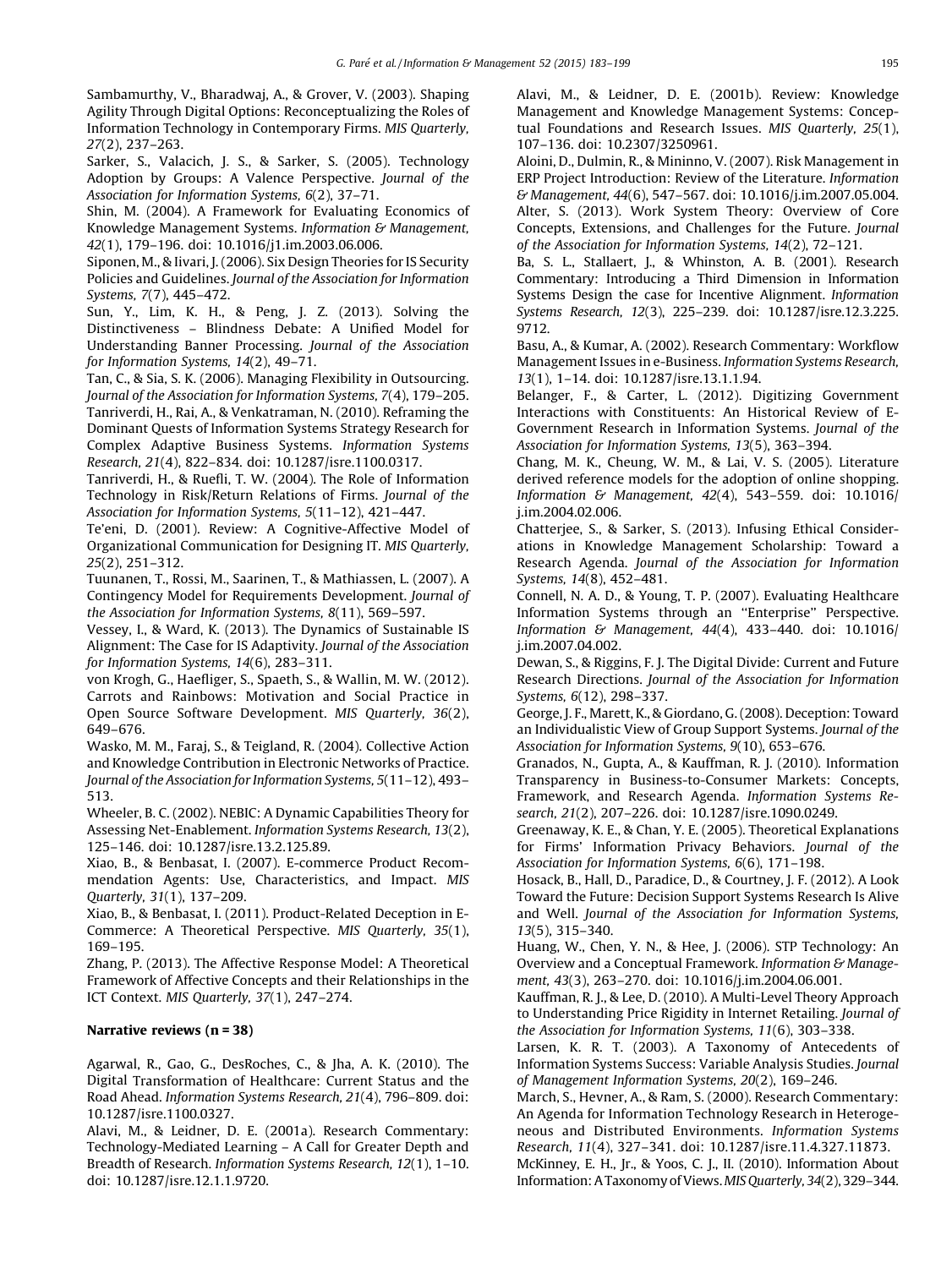Mingers, J., & Walsham, G. (2010). Toward Ethical Information Systems: The Contribution of Discourse Ethics. MIS Quarterly, 34(4), 833–854.

Mirchandani, D., & Pakath, R. (1999). Four Models for a Decision Support System. Information & Management, 35(1), 31-42. doi: 10.1016/s0378-7206(98)00074-3.

Nambisan, S. (2013). Information Technology and Product/ Service Innovation: A Brief Assessment and Some Suggestions for Future Research. Journal of the Association for Information Systems, 14(4), 215–226.

O'Connor, N. G., & Martinsons, M. G. (2006). Management of Information Systems: Insights from Accounting Research. Information & Management, 43(8), 1014–1024. doi: 10.1016/ j.im.2006.10.001.

Overby, E., Slaughter, S. A., & Konsynski, B. (2010). The Design, Use, and Consequences of Virtual Processes. Information Systems Research, 21(4), 700–710. doi: 10.1287/isre.1100.0319. Petter, S., DeLone, W., & McLean, E. R. (2012). The Past, Present, and Future of ''IS Success''. Journal of the Association for Information Systems, 13(5), 341–362.

Piccoli, G., & Ives, B. (2005). Review: IT-Dependent Strategic Initiatives and sustained Competitive Advantage: A Review and Synthesis of the Literature. MIS Quarterly, 29(4), 747–776.

Porra, J. (1999). Colonial Systems. Information Systems Research, 10(1), 38–69. doi: 10.1287/isre.10.1.38.

Roberts, N., Galluch, P. S., Dinger, M., & Grover, V. (2012). Absorptive Capacity and Information Systems Research: Review, Synthesis, and Directions for Future Research. MIS Quarterly, 36(2), 625–648.

Robey, D., Anderson, C., & Raymond, B. (2013). Information Technology, Materiality, and Organizational Change: A Professional Odyssey. Journal of the Association for Information Systems, 14(7), 379–398.

Schultze, U., & Leidner, D. E. (2002). Studying Knowledge Management in Information Systems Research: Discourses and Theoretical Assumptions. MIS Quarterly, 26(3), 213–242. doi: 10.2307/4132331.

Sundararajan, A., Provost, F., Oestreicher-Singer, G., & Aral, S. (2013). Information in Digital, Economic, and Social Networks. Information Systems Research, 24(4), 883–905. doi: 10.1287/ isre.1120.0472.

Tan, F. B., & Hunter, M. G. (2002). The Repertory Grid Technique: A Method for the Study of Cognition in Information Systems. MIS Quarterly, 26(1), 39–57. doi: 10.2307/4132340.

Vodanovich, S., Sundaram, D., & Myers, M. (2010). Digital Natives and Ubiquitous Information Systems. Information Systems Research, 21(4), 711–723. doi: 10.1287/isre.1100.0324. Wade, M., & Hulland, J. (2004). Review: The Resource-based View and Information Systems Research: Review, Extension, and Suggestions for Future Research. MIS Quarterly, 28(1), 107–142. Wand, Y., & Weber, R. (2002). Research Commentary: Information Systems and Conceptual Modeling – A Research Agenda. Information Systems Research, 13(4), 363–376. doi: 10.1287/ isre.13.4.363.69.

Williams, R., & Pollock, N. (2012). Moving Beyond the Single Site Implementation Study: How (and Why) We Should Study the Biography of Packaged Enterprise Solutions. Information Systems Research, 23(1), 1–22. doi: 10.1287/isre.1110.0352.

#### Meta-analyses (n = 14)

Chau, P. Y. K. (1999). On the Use of Construct Reliability in MIS Research: A Meta-analysis. Information  $\mathcal G$  Management, 35(4), 217–227. doi: 10.1016/s0378-7206(98)00089-5.

de Guinea, A. O., Webster, J., & Staples, D. S. (2012). A Metaanalysis of the Consequences of Virtualness on Team Functioning. Information & Management, 49(6), 301–308. doi: 10.1016/ j.im.2012.08.003.

Dennis, A. R., & Wixom, B. H. (2001). Investigating the Moderators of the Group Support Systems Use with Metaanalysis. Journal of Management Information Systems, 18(3), 235–257.

Dennis, A. R., Wixom, B. H., & Vandenberg, R. J. (2001). Understanding Fit and Appropriation Effects in Group Support Systems via Meta-Analysis. MIS Quarterly, 25(2), 167–193.

Hameed, M. A., Counsell, S., & Swift, S. (2012). A Metaanalysis of Relationships between Organizational Characteristics and IT Innovation Adoption in Organizations. Information & Management, 49(5), 218–232. doi: 10.1016/ j.im.2012.05.002.

He, J., & King, W. (2008). The Role of User Participation in Information Systems Development: Implications from a Metaanalysis. Journal of Management Information Systems, 25(1), 301–331. doi: 10.2753/mis0742-1222250111.

Hwang, M. I., & Thorn, R. G. (1999). The Effect of User Engagement on System Success: A Meta-analytical Integration of Research Findings. Information & Management, 229–236.

King, W. R., & He, J. (2006). A Meta-analysis of the Technology Acceptance Model. Information & Management, 43(6), 740-755. doi: 10.1016/j.im.2006.05.003.

Kohli, R., & Devaraj, S. (2003). Measuring Information Technology Payoff: A Meta-Analysis of Structural Variables in Firm-Level Empirical Research. Information Systems Research, 14(2), 127–145. doi: 10.1287/isre.14.2.127.16019.

Lee, G., & Xia, W. (2006). Organizational Size and IT Innovation Adoption: A Meta-analysis. Information  $\mathcal G$  Management, 43(8), 975–985. doi: 10.1016/j.im.2006.09.003.

Petter, S., & McLean, E. R. (2009). A Meta-analytic Assessment of the DeLone and McLean IS Success Model: An Examination of IS Success at the Individual Level. Information & Management, 46(3), 159–166. doi: 10.1016/j.im.2008.12.006.

Schepers, J., & Wetzels, M. (2007). A Meta-analysis of the Technology Acceptance Model: Investigating Subjective Norm and Moderation Effects. Information  $\mathcal G$  Management, 44(1), 90– 103. doi: 10.1016/j.im.2006.10.007.

Wu, J., & Lederer, A. (2009). A Meta-Analysis of the Role of Environment-Based Voluntariness in Information Technology Acceptance. MIS Quarterly, 33(2), 419–432.

Wu, J., & Lu, X. (2013). Effects of Extrinsic and Intrinsic Motivators on Using Utilitarian, Hedonic, and Dual-Purposed Information Systems: A Meta-analysis. Journal of the Association for Information Systems, 14(3), 153–191.

#### Descriptive reviews (n = 13)

Arnott, D., & Pervan, G. (2012). Design Science in Decision Support Systems Research: An Assessment using the Hevner, March, Park, and Ram Guidelines. Journal of the Association for Information Systems, 13(11), 923–949.

Boudreau, M. C., Gefen, D., & Straub, D. W. (2001). Validation in Information Systems Research: A State-of-the-Art Assessment. MIS Quarterly, 25(1), 1–16. doi: 10.2307/3250956.

Chan, Y. E. (2000). IT Value: The Great Divide between Qualitative and Quantitative and Individual and Organizational Measures. Journal of Management Information Systems, 16(4), 225–261. doi: 10.2307/40398463.

Chiou, W.-C., Lin, C.-C., & Perng, C. (2010). A Strategic Framework for Website Evaluation Based on a Review of the Literature from 1995–2006. Information & Management, 47(5– 6), 282–290. doi: 10.1016/j.im.2010.06.002.

Choi, J., Yi, S., & Lee, K. C. (2011). Analysis of Keyword Networks in MIS Research and Implications for Predicting Knowledge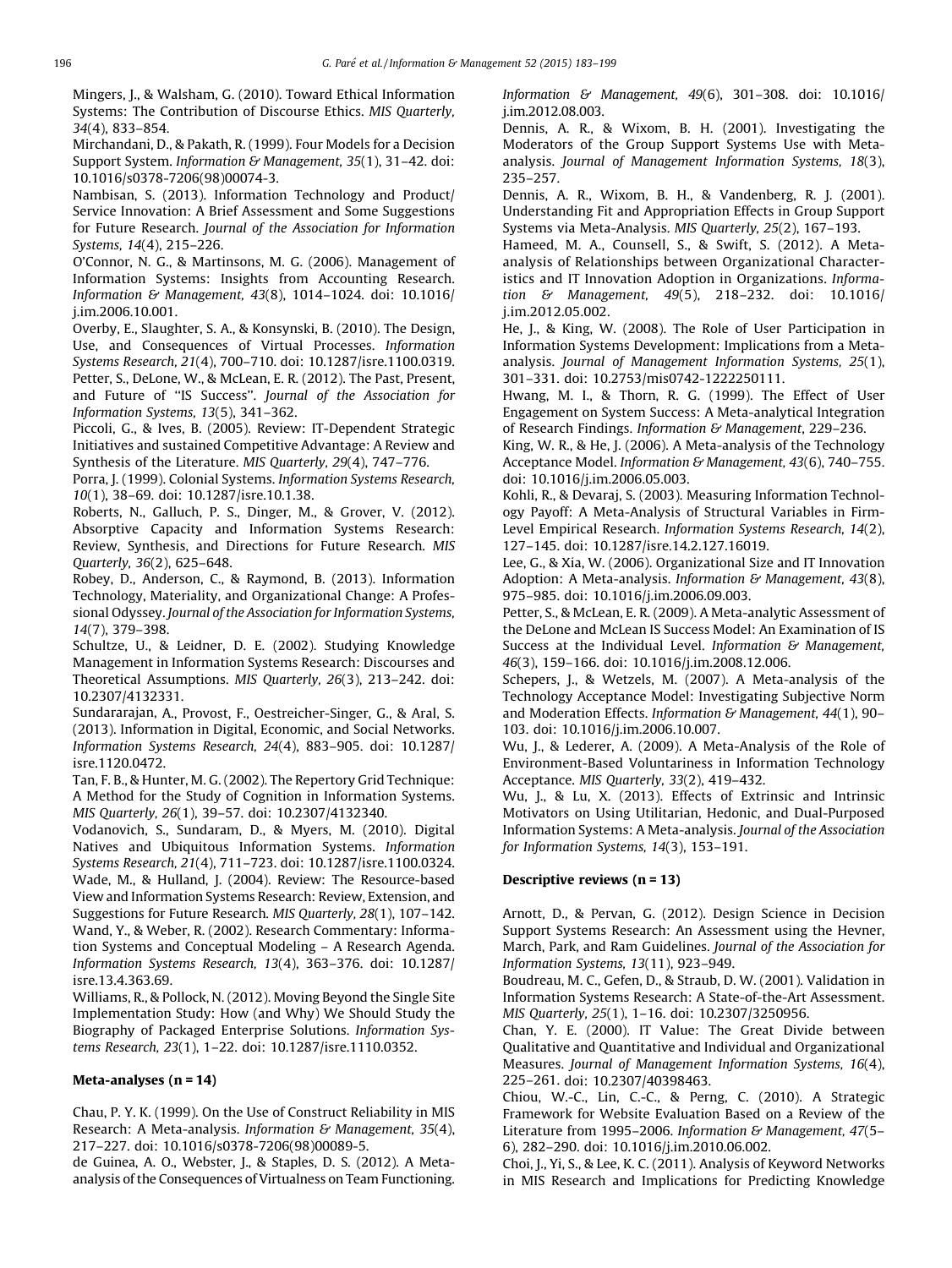<span id="page-14-0"></span>Evolution. Information & Management, 48(8), 371–381. doi: 10.1016/j.im.2011.09.004.

Claver, E., Gonzalez, R., & Llopis, J.(2000). An Analysis of Research in Information Systems (1981–1997). Information  $\mathcal G$  Management, 37(4), 181–195. doi: 10.1016/s0378-7206(99)00043-9.

Fjermestad, J., & Hiltz, S. R. (1998). An Assessment of Group Support Systems Experimental Research: Methodology and Results. Journal of Management Information Systems, 15(3), 7– 149. doi: 10.2307/40398383.

Fjermestad, J., & Hiltz, S. R. (2000). Group Support Systems: A Descriptive Evaluation of Case and Field Studies. Journal of Management Information Systems, 17(3), 115–159. doi: 10.2307/ 40398496.

Gonzalez, R., Gasco, J., & Llopis, J. (2006). Information Systems Outsourcing: A Literature Analysis. Information & Management, 43(7), 821–834. doi: 10.1016/j.im.2006.07.002.

Lee, Z., Gosain, S., & Im, I. (1999). Topics of Interest in IS: Evolution of Themes and Differences BETWEEN Research and Practice. Information & Management, 36(5), 233-246. doi: 10.1016/s0378-7206(99)00022-1.

Palvia, P. C., Palvia, S. C. J., & Whitworth, J. E. (2002). Global Information Technology: A Meta Analysis of Key Issues. Information & Management, 39(5), 403–414. doi: 10.1016/ s0378-7206(01)00106-9.

Prasad, S., & Tata, J. (2005). Publication Patterns Concerning the Role of Teams/Groups in the Information Systems Literature from 1990 to 1999. Information & Management, 42(8), 1137– 1148. doi: 10.1016/j.im.2005.01.003.

Vessey, I., Ramesh, V., & Glass, R. L. (2002). Research in Information Systems: An Empirical Study of Diversity in the Discipline and Its Journals. Journal of Management Information Systems, 19(2), 129–174. doi: 10.2307/40398580.

#### Hybrid reviews  $(n = 9)$

Aksulu, A., & Wade, M. (2010). A Comprehensive Review and Synthesis of Open Source Research. Journal of the Association for Information Systems, 11(11), 576–656.

Barrett, M., Heracleous, L., & Walsham, G. (2013). A Rhetorical Approach To IT Diffusion: Reconceptualizing the Ideology-Framing Relationship in Computerization Movements. MIS Quarterly, 37(1), 201–220.

Dubé, L., & Paré, G. (2003). Rigor in Information Systems Positivist Case Research: Current practices, Trends, and Recommendations. MIS Quarterly, 24(7), 597–636.

Joseph, D., Ng, K.-Y., Koh, C., & Ang, S. (2007). Turnover of Information Technology Professionals: A Narrative Review, Meta-analytic Structural Equation Modeling, and Model Development. MIS Quarterly, 31(3), 547–577.

Legris, P., Ingham, J., & Collerette, P. (2003). Why Do People Use Information Technology? A Critical Review of the Technology Acceptance Model. Information & Management, 40, 191–204.

Markus, M. L., & Mao, J.-Y. (2004). Participation in Development and Implementation – Updating an Old, Tired Concept for Today's IS Contexts. Journal of the Association for Information Systems, 5(11–12), 514–544.

Paré, G., Cameron, A.-F., Poba-Nzaou, P., & Templier, M. (2013). A Systematic Assessment of Rigor in Information Systems Ranking-Type Delphi Studies. Information & Management, 50(5), 207–217. doi: 10.1016/j.im.2013.03.003.

Sharma, R., & Yetton, P. (2003). The Contingent Effects of Management Support and Task Interdependence on Successful Information Systems Implementation. MIS Quarterly, 27(4), 533–555.

Sharma, R., & Yetton, P. (2007). The Contingent Effects of Training, Technical Complexity, and Task Interdependence on

Successful Information Systems Implementation. MIS Quarterly, 31(2), 219–238.

### Critical reviews (n = 7)

Bagozzi, R. P. (2007). The Legacy of the Technology Acceptance Model and a Proposal for a Paradigm Shift. Journal of the Association for Information Systems, 8(4), 243–254.

Balijepally, V., Mangalaraj, G., & Iyengar, K. (2011). Are We Wielding This Hammer Correctly? A Reflective Review of the Application of Cluster Analysis in Information Systems Research. Journal of the Association for Information Systems, 12(5), 375–413.

Carte, T. A., & Russell, C. J. (2003). In Pursuit of Moderation: Nine Common Errors and Their Solutions. MIS Quarterly, 27(3), 479–501.

Compeau, D., Marcolin, B., Kelley, H., & Higgins, C. (2012). Generalizability of Information Systems Research Using Student Subjects – A Reflection on Our Practices and Recommendations for Future Research. Information Systems Research, 23(4), 1093–1109. doi: 10.1287/isre.1120.0423

Jones, M. R., & Karsten, H. (2008). Giddens's Structuration Theory and Information Systems Research. MIS Quarterly, 32(1), 127–157.

Petter, S., Straub, D., & Rai, A. (2007). Specifying Formative Constructs in Information Systems Research. MIS Quarterly, 31(4), 623–656.

Silva, L. (2007). Post-positivist Review of Technology Acceptance Model. Journal of the Association for Information Systems, 8(4), 255–266.

#### Scoping reviews  $(n = 6)$

Belanger, F., & Crossler, R. E. (2011). Privacy in the Digital Age: A Review of Information Privacy Research in Information Systems. MIS Quarterly, 35(4), 1017–1041.

DeSanctis, G., Poole, M. S., Zigurs, I., DeSharnais, G., D'Onofrio, M., Gallupe, B., ... Shannon, D. (2008). The Minnesota GDSS Research Project: Group Support Systems, Group Processes, and Outcomes. Journal of the Association for Information Systems, 9(10), 551–608.

Ngai, E. W. T., & Wat, F. K. T. (2002). A Literature Review and Classification of Electronic Commerce Research. Information & Management, 39(5), 415–429. doi: 10.1016/s0378- 7206(01)00107-0.

Smith, H. J., Dinev, T., & Xu, H. (2011). Information Privacy Research: An Interdisciplinary Review. MIS Quarterly, 35(4), 989–1015.

Venkatesh, V., Davis, F. D., & Morris, M. G. (2007). Dead or Alive? The Development, Trajectory and Future of Technology Adoption Research. Journal of the Association for Information Systems, 8(4), 267–286.

Zhang, P., & Li, N. (2005). The Intellectual Development of Human–Computer Interaction Research: A Critical Assessment of the MIS Literature (1990–2002). Journal of the Association for Information Systems, 6(11), 227–292.

### References

- [1] I. Vessey, V. Ramesh, R.L. Glass, Research in [information](http://refhub.elsevier.com/S0378-7206(14)00111-6/sbref0005) systems: an empirical study of diversity in the [discipline](http://refhub.elsevier.com/S0378-7206(14)00111-6/sbref0005) and its journals, J. Manage. Inf. Syst. 19 (2), 2002, pp. [129–174](http://refhub.elsevier.com/S0378-7206(14)00111-6/sbref0005).
- [2] W.R. King, J. He, [Understanding](http://refhub.elsevier.com/S0378-7206(14)00111-6/sbref0010) the role and methods of meta-analysis in IS research, [Commun.](http://refhub.elsevier.com/S0378-7206(14)00111-6/sbref0010) Assoc. Inf. Syst. 16 (1), 2005, pp. 665–686.
- [3] W. Bandara, S. Miskon, E. Fielt, A systematic, [tool-supported](http://refhub.elsevier.com/S0378-7206(14)00111-6/sbref0015) method for conducting literature reviews in [information](http://refhub.elsevier.com/S0378-7206(14)00111-6/sbref0015) systems, in: V. Tuunainen, J. Nandhakumar, M. Rossi, W. Soliman (Eds.), in: [Proceedings](http://refhub.elsevier.com/S0378-7206(14)00111-6/sbref0015) of the19th European Conference on [Information](http://refhub.elsevier.com/S0378-7206(14)00111-6/sbref0015) Systems, Helsinki, Finland, 2011, p. 13.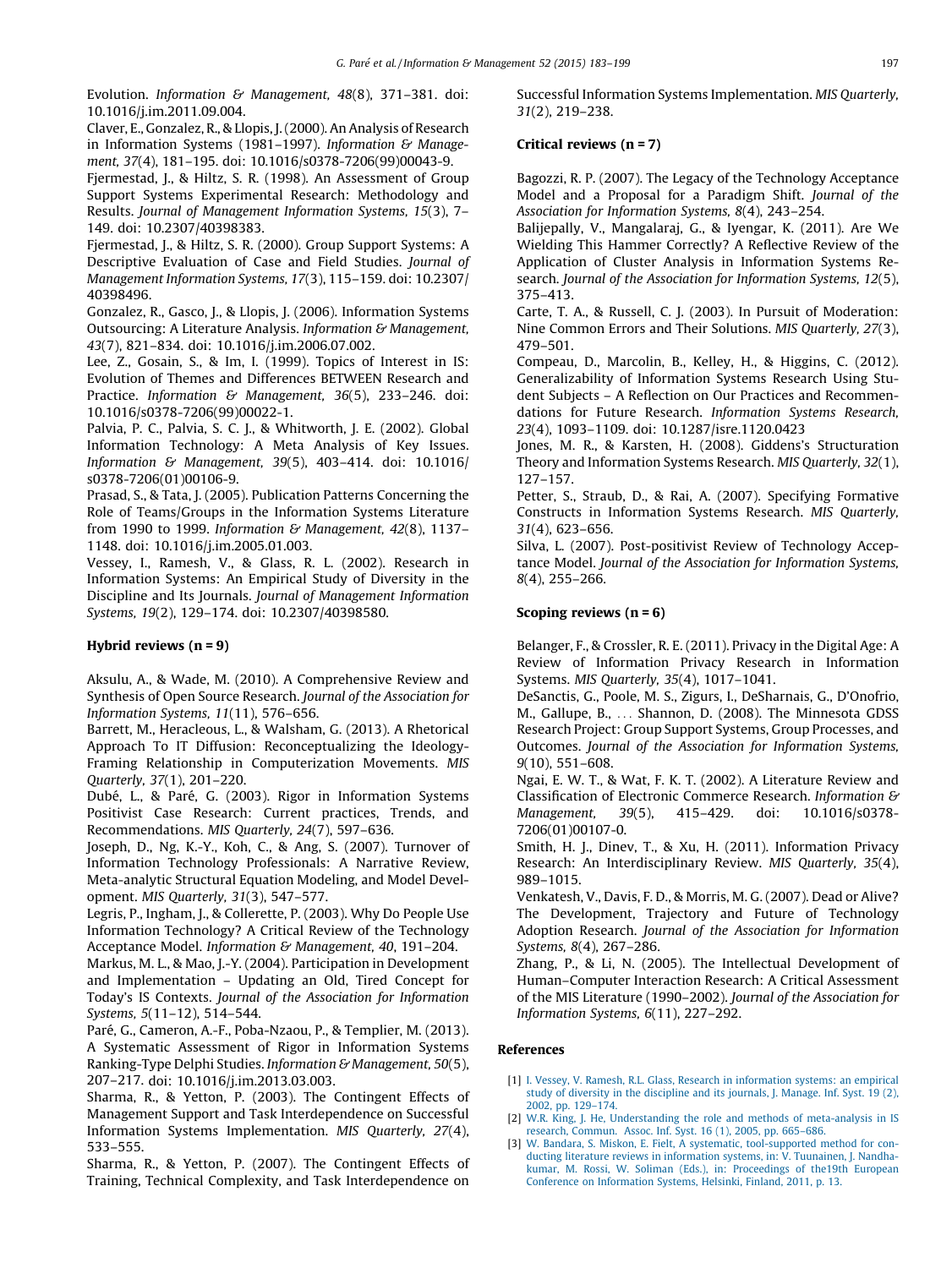- <span id="page-15-0"></span>[4] J.E. Hunter, F.L. Schmidt, G.B. Jackson, [Meta-analysis:](http://refhub.elsevier.com/S0378-7206(14)00111-6/sbref0020) Cumulating Research [Findings](http://refhub.elsevier.com/S0378-7206(14)00111-6/sbref0020) across Studies, Sage, Beverly Hills, 1982.
- [5] H.M. Cooper, Organizing [knowledge](http://refhub.elsevier.com/S0378-7206(14)00111-6/sbref0025) syntheses: a taxonomy of literature reviews, Knowl. Soc. 1 (1), 1988, pp. [104–126](http://refhub.elsevier.com/S0378-7206(14)00111-6/sbref0025).
- [6] C.D. Mulrow, Rationale for [systematic](http://refhub.elsevier.com/S0378-7206(14)00111-6/sbref0030) reviews, Br. Med. J. 3, 1994, 309, 597–599. [7] C. Hart, Doing a [Literature](http://refhub.elsevier.com/S0378-7206(14)00111-6/sbref0035) Review: Releasing the Social Science Research
- Imagination, Sage [Publications,](http://refhub.elsevier.com/S0378-7206(14)00111-6/sbref0035) London, UK, 1999. [8] P.D. Leedy, J.E. Ormrod, Practical [Research:](http://refhub.elsevier.com/S0378-7206(14)00111-6/sbref0040) Planning and Design, seventh ed., Merrill [Prentice](http://refhub.elsevier.com/S0378-7206(14)00111-6/sbref0040) Hall, Upper Saddle River, NJ, 2001.
- [9] J. Pfeffer, R.I. Sutton, [Evidence-based](http://refhub.elsevier.com/S0378-7206(14)00111-6/sbref0045) management, Harv. Bus. Rev. 84 (1), 2006, p. [62](http://refhub.elsevier.com/S0378-7206(14)00111-6/sbref0045).
- [10] B.N. Green, C.D. Johnson, A. Adams, Writing narrative [literature](http://refhub.elsevier.com/S0378-7206(14)00111-6/sbref0050) reviews for [peer-reviewed](http://refhub.elsevier.com/S0378-7206(14)00111-6/sbref0050) journals: secrets of the trade, J. Chiropr. Med. 5 (3), 2006, pp. [101–117](http://refhub.elsevier.com/S0378-7206(14)00111-6/sbref0050).
- [11] J. Webster, R.T. Watson, [Analyzing](http://refhub.elsevier.com/S0378-7206(14)00111-6/sbref0055) the past to prepare for the future: writing a [literature](http://refhub.elsevier.com/S0378-7206(14)00111-6/sbref0055) review, MIS Quart. 26 (2), 2002, pp. xiii–xxiii.
- [12] Y. Levy, T.J. Ellis, A systems approach to conduct an effective [literature](http://refhub.elsevier.com/S0378-7206(14)00111-6/sbref0060) review in support of [information](http://refhub.elsevier.com/S0378-7206(14)00111-6/sbref0060) systems research, Inf. Sci. 9, 2006, pp. 181–212.
- [13] J. vom Brocke, A. Simons, B. [Niehaves,](http://refhub.elsevier.com/S0378-7206(14)00111-6/sbref0065) B. Niehaves, K. Reimer, R. Plattfaut, A. Cleven, [Reconstructing](http://refhub.elsevier.com/S0378-7206(14)00111-6/sbref0065) the giant: on the importance of rigour in documenting the literature search process, European Conference on [Information](http://refhub.elsevier.com/S0378-7206(14)00111-6/sbref0065) Systems [Proceedings,](http://refhub.elsevier.com/S0378-7206(14)00111-6/sbref0065) 2009, paper 161.
- [14] C. Okoli, K. Schabram, A guide to [conducting](http://refhub.elsevier.com/S0378-7206(14)00111-6/sbref0070) a systematic literature review of [information](http://refhub.elsevier.com/S0378-7206(14)00111-6/sbref0070) systems research, Sprouts: Work. Papers Inf. Syst. 10 (26), 2010, pp. [1–46](http://refhub.elsevier.com/S0378-7206(14)00111-6/sbref0070).
- [15] M.J. Baker, Writing a [literature](http://refhub.elsevier.com/S0378-7206(14)00111-6/sbref0075) review, Market. Rev. 1 (2), 2000, pp. 219–247. [16] C.D. [Mulrow,](http://refhub.elsevier.com/S0378-7206(14)00111-6/sbref0080) The medical review article: state of the science, Ann. Intern. Med.
- 106 (3), [1987,](http://refhub.elsevier.com/S0378-7206(14)00111-6/sbref0080) p. 485. [17] R.T. Watson, Introducing MISQ review – a new [department](http://refhub.elsevier.com/S0378-7206(14)00111-6/sbref0085) in MIS Quarterly, MIS
- Quart. 25 (1), 2001, pp. [103–106.](http://refhub.elsevier.com/S0378-7206(14)00111-6/sbref0085)
- [18] M.L. Markus, C. [Saunders,](http://refhub.elsevier.com/S0378-7206(14)00111-6/sbref0090) Looking for a few good concepts and theories for the [information](http://refhub.elsevier.com/S0378-7206(14)00111-6/sbref0090) systems field, MIS Quart. 31 (1), 2007, pp. iii–vi.
- [19] K.D. Bailey (Ed.), Typologies and taxonomies: an introduction to [classification](http://refhub.elsevier.com/S0378-7206(14)00111-6/sbref0095) [techniques.,](http://refhub.elsevier.com/S0378-7206(14)00111-6/sbref0095) (vol. 102), Sage, Newbury Park, CA, 1994.
- [20] K.B. Smith, Typologies, taxonomies, and the benefits of policy [classification,](http://refhub.elsevier.com/S0378-7206(14)00111-6/sbref0100) Policy Stud. J. 30 (3), 2002, pp. [379–395.](http://refhub.elsevier.com/S0378-7206(14)00111-6/sbref0100)
- [21] H.M. Blalock, Theory Construction: From Verbal to [Mathematical](http://refhub.elsevier.com/S0378-7206(14)00111-6/sbref0105) Formulations, [Prentice-Hall,](http://refhub.elsevier.com/S0378-7206(14)00111-6/sbref0105) New York, 1969.
- [22] D.H. Doty, W.H. Glick, [Typologies](http://refhub.elsevier.com/S0378-7206(14)00111-6/sbref0110) as a unique form of theory building: towards improved [understanding](http://refhub.elsevier.com/S0378-7206(14)00111-6/sbref0110) and modelling, Acad. Manage. Rev. 19 (2), 1994, pp. [230–251](http://refhub.elsevier.com/S0378-7206(14)00111-6/sbref0110).
- [23] I. [Chalmers,](http://refhub.elsevier.com/S0378-7206(14)00111-6/sbref0115) L.V. Hedges, H. Cooper, A brief history of research synthesis, Eval. [Health](http://refhub.elsevier.com/S0378-7206(14)00111-6/sbref0115) Prof. 25 (1), 2002, pp. 12–37.
- [24] H. Cooper, L.V. Hedges, The [Handbook](http://refhub.elsevier.com/S0378-7206(14)00111-6/sbref0120) of Research Synthesis, Russel Sage [Foundation,](http://refhub.elsevier.com/S0378-7206(14)00111-6/sbref0120) New York, 1994.
- [25] R.J. Light, D.B. Pillemer, Summing Up: The Science of [Reviewing](http://refhub.elsevier.com/S0378-7206(14)00111-6/sbref0125) Research, Harvard University Press, [Cambridge,](http://refhub.elsevier.com/S0378-7206(14)00111-6/sbref0125) MA, 1984.
- [26] G.V. Glass, Primary, secondary and [meta-analysis](http://refhub.elsevier.com/S0378-7206(14)00111-6/sbref0130) of research, Educ. Res. 10, [1976,](http://refhub.elsevier.com/S0378-7206(14)00111-6/sbref0130) pp. 3–8.
- [27] G.B. Jackson, Methods for [integrative](http://refhub.elsevier.com/S0378-7206(14)00111-6/sbref0135) reviews, Rev. Educ. Res. 50 (3), 1980, pp. [438–460](http://refhub.elsevier.com/S0378-7206(14)00111-6/sbref0135).
- [28] D.B. Pillemer, [Conceptual](http://refhub.elsevier.com/S0378-7206(14)00111-6/sbref0140) issues in research synthesis, J. Spec. Educ. 18 (1), 1984, pp. [27–40.](http://refhub.elsevier.com/S0378-7206(14)00111-6/sbref0140)
- [29] A.D. Oxman, G.H. Guyatt, [Guidelines](http://refhub.elsevier.com/S0378-7206(14)00111-6/sbref0145) for reading literature reviews, Can. Med. [Assoc.](http://refhub.elsevier.com/S0378-7206(14)00111-6/sbref0145) J. 138 (8), 1988, p. 697.
- [30] M. [Dixon-Woods,](http://refhub.elsevier.com/S0378-7206(14)00111-6/sbref0150) S. Agarwal, D. Jones, B. Young, A.J. Sutton, Synthesizing qualitative and [quantitative](http://refhub.elsevier.com/S0378-7206(14)00111-6/sbref0150) evidence: a review of possible methods, Health Serv. Res. Policy 10 (1), 2005, pp. 45B-53B.
- [31] A.C. Tricco, J. Tetzlaff, D. Moher, The art and science of [knowledge](http://refhub.elsevier.com/S0378-7206(14)00111-6/sbref0155) synthesis, J. Clin. [Epidemiol.](http://refhub.elsevier.com/S0378-7206(14)00111-6/sbref0155) 64 (1), 2011, pp. 11–20.
- [32] M.P.J.M. Dijkers, The task force on systematic reviews and [guidelines:](http://refhub.elsevier.com/S0378-7206(14)00111-6/sbref0160) the value of traditional reviews in the era of [systematic](http://refhub.elsevier.com/S0378-7206(14)00111-6/sbref0160) reviewing, Am. J. Phys. Med. Rehabil. 88, 2009, pp. [423–430](http://refhub.elsevier.com/S0378-7206(14)00111-6/sbref0160).
- [33] M. Borenstein, L.V. Hedges, J.P. Higgins, H.R. Rothstein, [Introduction](http://refhub.elsevier.com/S0378-7206(14)00111-6/sbref0165) to Meta[analysis,](http://refhub.elsevier.com/S0378-7206(14)00111-6/sbref0165) John Wiley & Sons, 2011.
- [34] M.J. Grant, A. Booth, A [typology](http://refhub.elsevier.com/S0378-7206(14)00111-6/sbref0170) of reviews: an analysis of 14 review types and associated [methodologies,](http://refhub.elsevier.com/S0378-7206(14)00111-6/sbref0170) Health Inf. Libr. J. 26 (2), 2009, pp. 91–108.
- [35] N.A. Card, Applied [Meta-analysis](http://refhub.elsevier.com/S0378-7206(14)00111-6/sbref0175) for Social Science Research, Guilford Press, New [York,](http://refhub.elsevier.com/S0378-7206(14)00111-6/sbref0175) NY, 2012.
- [36] D.J. Cook, C.D. Mulrow, R.B. Haynes, [Systematic](http://refhub.elsevier.com/S0378-7206(14)00111-6/sbref0180) reviews: synthesis of best evidence for clinical [decisions,](http://refhub.elsevier.com/S0378-7206(14)00111-6/sbref0180) Ann. Intern. Med. 126 (5), 1997, pp. 376–380.
- [37] P. Davies, The relevance of systematic reviews to [educational](http://refhub.elsevier.com/S0378-7206(14)00111-6/sbref0185) policy and practice, Oxf. Rev. Educ. 26 (3–4), 2000, pp. [365–378.](http://refhub.elsevier.com/S0378-7206(14)00111-6/sbref0185)
- [38] M. [Dixon-Woods,](http://refhub.elsevier.com/S0378-7206(14)00111-6/sbref0190) S. Bonas, A. Booth, D.R. Jones, T. Miller, A.J. Sutton, R.L. Shaw, J.A. Smith, B. Young, How can systematic reviews [incorporate](http://refhub.elsevier.com/S0378-7206(14)00111-6/sbref0190) qualitative research? A critical [perspective](http://refhub.elsevier.com/S0378-7206(14)00111-6/sbref0190) Qual. Res. 6 (1), 2006, pp. 27–44.
- [39] D. Gough, J. Thomas, S. Oliver, Clarifying [differences](http://refhub.elsevier.com/S0378-7206(14)00111-6/sbref0195) between review designs and [methods,](http://refhub.elsevier.com/S0378-7206(14)00111-6/sbref0195) Syst. Rev. 1 (1), 2012, p. 28.
- [40] M. Kirkevold, [Integrative](http://refhub.elsevier.com/S0378-7206(14)00111-6/sbref0205) nursing research an important strategy to further the [development](http://refhub.elsevier.com/S0378-7206(14)00111-6/sbref0205) of nursing science and nursing practice, J. Adv. Nurs. 25 (5), 1997, pp. [977–984](http://refhub.elsevier.com/S0378-7206(14)00111-6/sbref0205).
- [41] B. Kitchenham, D. Budgen, O.P. Brereton, [Evidence-based](http://refhub.elsevier.com/S0378-7206(14)00111-6/sbref0210) software engineering and [systematic](http://refhub.elsevier.com/S0378-7206(14)00111-6/sbref0210) literature reviews, Eur. J. Inf. Prof. 9 (5), 2009, pp. 34–41.
- [42] B.A. [Kitchenham,](http://refhub.elsevier.com/S0378-7206(14)00111-6/sbref0215) D. Budgen, O. Pearl Brereton, Using mapping studies as the basis for further research – a [participant–observer](http://refhub.elsevier.com/S0378-7206(14)00111-6/sbref0215) case study, Inf. Softw. Technol. 53 (6), 2011, pp. [638–651](http://refhub.elsevier.com/S0378-7206(14)00111-6/sbref0215).
- [43] D.M. Rousseau, J. Manning, D. Denyer, 11 Evidence in [management](http://refhub.elsevier.com/S0378-7206(14)00111-6/sbref0220) and organizational science: [assembling](http://refhub.elsevier.com/S0378-7206(14)00111-6/sbref0220) the field's full weight of scientific knowledge through [syntheses,](http://refhub.elsevier.com/S0378-7206(14)00111-6/sbref0220) Acad. Manage. Ann. 2 (1), 2008, pp. 475–515.
- [44] P.D. Rumrill, S.M. [Fitzgerald,](http://refhub.elsevier.com/S0378-7206(14)00111-6/sbref0225) W.R. Merchant, Using scoping literature reviews as a means of [understanding](http://refhub.elsevier.com/S0378-7206(14)00111-6/sbref0225) and interpreting existing literature, Work J. Prev. Assess. Rehabil. 35 (3), 2010, pp. [399–404.](http://refhub.elsevier.com/S0378-7206(14)00111-6/sbref0225)
- [45] R. [Whittemore,](http://refhub.elsevier.com/S0378-7206(14)00111-6/sbref0230) Combining evidence in nursing research: methods and implications, Nurs. Res. 54 (1), 2005, pp. [56–62.](http://refhub.elsevier.com/S0378-7206(14)00111-6/sbref0230)
- [46] H. Arksey, L. O'Malley, Scoping studies: towards a [methodological](http://refhub.elsevier.com/S0378-7206(14)00111-6/sbref0235) framework, Int. J. Soc. Res. [Method.](http://refhub.elsevier.com/S0378-7206(14)00111-6/sbref0235) 8 (1), 2005, pp. 19–32.
- [47] L.A. Becker, A.D. Oxman, [Overviews](http://refhub.elsevier.com/S0378-7206(14)00111-6/sbref0240) of Reviews Cochrane Handbook for Systematic Reviews of [Interventions,](http://refhub.elsevier.com/S0378-7206(14)00111-6/sbref0240) John Wiley & Sons, Ltd., 2008 pp. [607–631.](http://refhub.elsevier.com/S0378-7206(14)00111-6/sbref0240)
- [48] H.M. Daudt, C. van Mossel, S.J. Scott, Enhancing the scoping study [methodology:](http://refhub.elsevier.com/S0378-7206(14)00111-6/sbref0245) a large, [inter-professional](http://refhub.elsevier.com/S0378-7206(14)00111-6/sbref0245) team's experience with Arksey and O'Malley's framework, BMC Med. Res. [Method.](http://refhub.elsevier.com/S0378-7206(14)00111-6/sbref0245) 13 (1), 2013, p. 48.
- [49] M. Gmür, [Co-citation](http://refhub.elsevier.com/S0378-7206(14)00111-6/sbref0250) analysis and the search for invisible colleges: a methodological evaluation, [Scientometrics](http://refhub.elsevier.com/S0378-7206(14)00111-6/sbref0250) 57 (1), 2003, pp. 27–57.
- [50] M. [Hammersley,](http://refhub.elsevier.com/S0378-7206(14)00111-6/sbref0255) On 'systematic' reviews of research literatures: a 'narrative' response to Evans & [Benefield,](http://refhub.elsevier.com/S0378-7206(14)00111-6/sbref0255) Br. Educ. Res. J. 27 (5), 2001, pp. 543–554.
- [51] Front matter,J.P. Higgins, S. Green (Eds.), Cochrane Handbook for [Systematic](http://refhub.elsevier.com/S0378-7206(14)00111-6/sbref0260) Reviews of [Interventions:](http://refhub.elsevier.com/S0378-7206(14)00111-6/sbref0260) Cochrane Book Series, John Wiley & Sons, Ltd., [Chichester,](http://refhub.elsevier.com/S0378-7206(14)00111-6/sbref0260) UK, 2008.
- [52] D. Levac, H. [Colquhoun,](http://refhub.elsevier.com/S0378-7206(14)00111-6/sbref0265) K.K. O'Brien, Scoping studies: advancing the methodology, [Implement.](http://refhub.elsevier.com/S0378-7206(14)00111-6/sbref0265) Sci. 5 (1), 2010, p. 69.
- [53] G.W. Noblit, R.D. Hare, [Meta-ethnography:](http://refhub.elsevier.com/S0378-7206(14)00111-6/sbref0270) Synthesizing Qualitative Studies, Sage, [London,](http://refhub.elsevier.com/S0378-7206(14)00111-6/sbref0270) 1988.
- [54] B.J. Oates, H. Edwards, D.W. Wainwright, A [model-driven](http://refhub.elsevier.com/S0378-7206(14)00111-6/sbref0275) method for the systematic literature review of qualitative empirical research, in: [Proceedings](http://refhub.elsevier.com/S0378-7206(14)00111-6/sbref0275) of the [International](http://refhub.elsevier.com/S0378-7206(14)00111-6/sbref0275) Conference on Information Systems, Orlando, FL, United [States,](http://refhub.elsevier.com/S0378-7206(14)00111-6/sbref0275) 2012.
- [55] R. Pawson, T. [Greenhalgh,](http://refhub.elsevier.com/S0378-7206(14)00111-6/sbref0280) G. Harvey, K. Walshe, Realist review a new method of systematic review designed for complex policy [interventions,](http://refhub.elsevier.com/S0378-7206(14)00111-6/sbref0280) J. Health Serv. Res. Policy 10 [\(Suppl.](http://refhub.elsevier.com/S0378-7206(14)00111-6/sbref0280) 1), 2005, pp. 21–34.
- [56] D. Pieper, R. Buechter, P. Jerinic, M. [Eikermann,](http://refhub.elsevier.com/S0378-7206(14)00111-6/sbref0285) Overviews of reviews often have limited rigor: a [systematic](http://refhub.elsevier.com/S0378-7206(14)00111-6/sbref0285) review, J. Clin. Epidemiol. 65 (12), 2012, pp. [1267–1273.](http://refhub.elsevier.com/S0378-7206(14)00111-6/sbref0285)
- [57] R. Rosenthal, M.R. DiMatteo, [Meta-analysis:](http://refhub.elsevier.com/S0378-7206(14)00111-6/sbref0290) recent developments in quantitative methods for [literature](http://refhub.elsevier.com/S0378-7206(14)00111-6/sbref0290) reviews, Annu. Rev. Psychol. 52 (1), 2001, pp. 59– [82](http://refhub.elsevier.com/S0378-7206(14)00111-6/sbref0290).
- [58] C.S. Saunders, T.A. Carte, J. [Jasperson,](http://refhub.elsevier.com/S0378-7206(14)00111-6/sbref0295) B.S. Butler, Lessons from the trenches of [metatriangulation](http://refhub.elsevier.com/S0378-7206(14)00111-6/sbref0295) research, Commun. Assoc. Inf. Syst. 11, 2003, article 14.
- [59] S. Shepperd, S. Lewin, S. Straus, M. Clarke, M.P. Eccles, et al., Can we [systemati](http://refhub.elsevier.com/S0378-7206(14)00111-6/sbref0300)cally review studies that evaluate complex [interventions?](http://refhub.elsevier.com/S0378-7206(14)00111-6/sbref0300) PLoS Med. 6 (8), 2009, p. [e1000086.](http://refhub.elsevier.com/S0378-7206(14)00111-6/sbref0300)
- [60] V. Smith, D. Devane, C.M. Begley, M. Clarke, [Methodology](http://refhub.elsevier.com/S0378-7206(14)00111-6/sbref0305) in conducting a systematic review of systematic reviews of healthcare [interventions,](http://refhub.elsevier.com/S0378-7206(14)00111-6/sbref0305) BMC Med. Res. [Method.](http://refhub.elsevier.com/S0378-7206(14)00111-6/sbref0305) 11 (1), 2011, p. 15.
- [61] J. Thomas, A. Harden, Methods for the thematic synthesis of [qualitative](http://refhub.elsevier.com/S0378-7206(14)00111-6/sbref0310) research in [systematic](http://refhub.elsevier.com/S0378-7206(14)00111-6/sbref0310) reviews, BMC Med. Res. Method. 8 (1), 2008, p. 45.
- [62] G. Wong, T. Greenhalgh, G. Westhorp, J. [Buckingham,](http://refhub.elsevier.com/S0378-7206(14)00111-6/sbref0315) R. Pawson, RAMESES [publication](http://refhub.elsevier.com/S0378-7206(14)00111-6/sbref0315) standards: realist syntheses, BMC Med. 11 (1), 2013, p. 21.
- [63] J. Grimshaw, A Guide to [Knowledge](http://refhub.elsevier.com/S0378-7206(14)00111-6/sbref0320) Synthesis, Canadian Institutes of Health [Research,](http://refhub.elsevier.com/S0378-7206(14)00111-6/sbref0320) 2010.
- [64] P. Cronin, F. Ryan, M. Coughlan, Undertaking a literature review: a [step-by-step](http://refhub.elsevier.com/S0378-7206(14)00111-6/sbref0325) [approach,](http://refhub.elsevier.com/S0378-7206(14)00111-6/sbref0325) Br. J. Nurs. 17 (1), 2008, pp. 38–43.
- [65] C. Williams, The pitfalls of narrative reviews in clinical [medicine,](http://refhub.elsevier.com/S0378-7206(14)00111-6/sbref0330) Ann. Oncol. 9 (6), 1998, pp. [601–605.](http://refhub.elsevier.com/S0378-7206(14)00111-6/sbref0330)
- [66] S.E. Brien, D.L. [Lorenzetti,](http://refhub.elsevier.com/S0378-7206(14)00111-6/sbref0335) S. Lewis, J. Kennedy, W.A. Ghali, Overview of a formal scoping review on health system report cards, [Implement.](http://refhub.elsevier.com/S0378-7206(14)00111-6/sbref0335) Sci. 5, 2010, p. 2.
- [67] A. Bryman, Social Research Methods, Oxford [University](http://refhub.elsevier.com/S0378-7206(14)00111-6/sbref0340) Press, Oxford, 2001.
- [68] S. Anderson, P. Allen, S. Peckham, N. Goodwin, Asking the right [questions:](http://refhub.elsevier.com/S0378-7206(14)00111-6/sbref0345) scoping studies in the [commissioning](http://refhub.elsevier.com/S0378-7206(14)00111-6/sbref0345) of research on the organisation and delivery of health [services,](http://refhub.elsevier.com/S0378-7206(14)00111-6/sbref0345) Health Res. Policy Syst. 6 (1), 2008, p. 7.
- [69] J.J. Deeks, J. Higgins, D.G. Altman, Analysing data and [undertaking](http://refhub.elsevier.com/S0378-7206(14)00111-6/sbref0350) meta-analyses, Cochrane Handbook for Systematic Reviews of [Interventions:](http://refhub.elsevier.com/S0378-7206(14)00111-6/sbref0350) Cochrane Book Series, 2008 pp. [243–296](http://refhub.elsevier.com/S0378-7206(14)00111-6/sbref0350).
- [70] J. Popay, H. Roberts, A. Sowden, M. [Petticrew,](http://refhub.elsevier.com/S0378-7206(14)00111-6/sbref0355) L. Arai, M. Rodgers, et al., Guidance on the conduct of narrative synthesis in [systematic](http://refhub.elsevier.com/S0378-7206(14)00111-6/sbref0355) reviews. A product from the ESRC methods [programme,](http://refhub.elsevier.com/S0378-7206(14)00111-6/sbref0355) 2006 Version, 1.
- [71] M. Rodgers, A. Sowden, M. [Petticrew,](http://refhub.elsevier.com/S0378-7206(14)00111-6/sbref0360) L. Arai, H. Roberts, N. Britten, J. Popay, Testing [methodological](http://refhub.elsevier.com/S0378-7206(14)00111-6/sbref0360) guidance on the conduct of narrative synthesis in systematic reviews: effectiveness of [interventions](http://refhub.elsevier.com/S0378-7206(14)00111-6/sbref0360) to promote smoke alarm [ownership](http://refhub.elsevier.com/S0378-7206(14)00111-6/sbref0360) and function, Evaluation 15 (1), 2009, pp. 49–73.
- [72] L.V. Hedges, I. Olkin, [Vote-counting](http://refhub.elsevier.com/S0378-7206(14)00111-6/sbref0365) methods in research synthesis, Psychol. Bull. 88 (2), 1980, pp. [359–369](http://refhub.elsevier.com/S0378-7206(14)00111-6/sbref0365).
- [73] J. Noyes, J. Popay, A. Pearson, K. Hannes, A. Booth, [Qualitative](http://refhub.elsevier.com/S0378-7206(14)00111-6/sbref0370) research and cochrane reviews, in: J.P. Higgins, S. Green (Eds.), Cochrane [Handbook](http://refhub.elsevier.com/S0378-7206(14)00111-6/sbref0370) for Systematic Reviews of [Interventions:](http://refhub.elsevier.com/S0378-7206(14)00111-6/sbref0370) Cochrane Book Series, John Wiley & Sons, Ltd., [Chichester,](http://refhub.elsevier.com/S0378-7206(14)00111-6/sbref0370) UK, 2008.
- [74] L. Hartling, A. Chisholm, D. Thomson, D.M. Dryden, A [descriptive](http://refhub.elsevier.com/S0378-7206(14)00111-6/sbref0380) analysis of [overviews](http://refhub.elsevier.com/S0378-7206(14)00111-6/sbref0380) of reviews published between 2000 and 2011, PLOS ONE 7 (11), 2012, p. [e49667.](http://refhub.elsevier.com/S0378-7206(14)00111-6/sbref0380)
- [75] H. Bastian, P. Glasziou, I. Chalmers, [Seventy-five](http://refhub.elsevier.com/S0378-7206(14)00111-6/sbref0385) trials and eleven systematic reviews a day: how will we ever keep up? PLoS Med. 7 (9), 2010, p. [e1000326](http://refhub.elsevier.com/S0378-7206(14)00111-6/sbref0385).
- [76] A.R. Jadad, D.J. Cook, G.P. Browman, A guide to [interpreting](http://refhub.elsevier.com/S0378-7206(14)00111-6/sbref0390) discordant systematic reviews, Can. Med. Assoc. J. 156 (10), 1997, pp. [1411–1416.](http://refhub.elsevier.com/S0378-7206(14)00111-6/sbref0390)